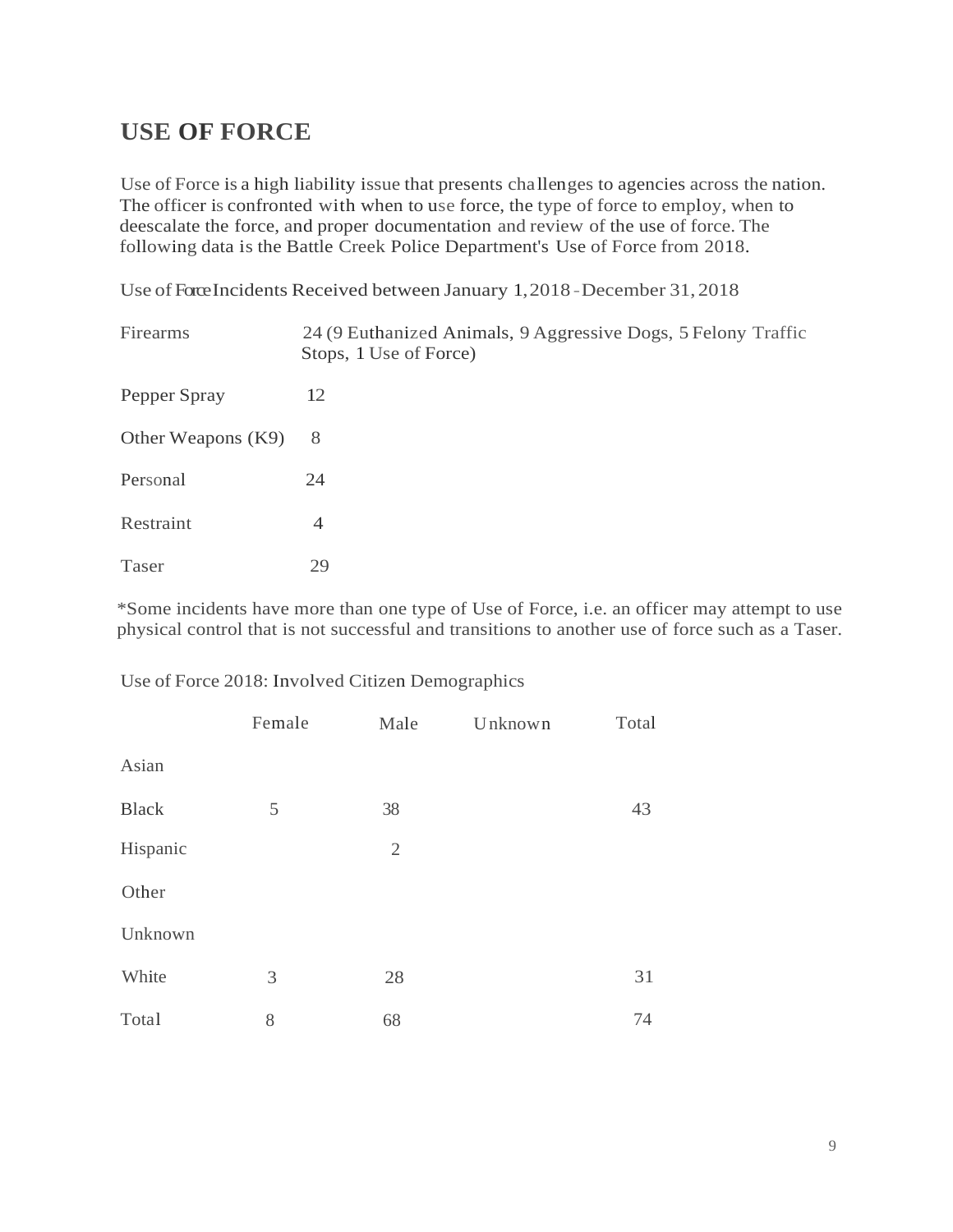|              | Female         | Male | Unknown | Total |
|--------------|----------------|------|---------|-------|
| Asian        |                |      |         |       |
| <b>Black</b> | 1              | 9    |         | 10    |
| Hispanic     |                | 1    |         |       |
| Other        | 5              |      |         | 5     |
| Unknown      |                |      |         |       |
| White        | $\mathfrak{2}$ | 73   |         | 73    |
| Total        | 8              | 83   |         | 89    |

#### Use of Force 2018: Involved Officer Demographics

USE OF FORCE INCIDENTS RECEIVED 5 YEAR TREAND: AVERAGE AGE OF INVOLVED CITIZEN

- 2014-31
- 2015-30
- 2016-22
- 2017-30
- 20 18 30

|                         | Effective      | Not Effective |
|-------------------------|----------------|---------------|
| Type of Force           |                |               |
| Aerosol Agent           | 9              | 4             |
| <b>Restraint System</b> | $\overline{4}$ | O             |
| Personnel Weapon        | 16             | 8             |
| Police K-9              | 8              | $\Omega$      |
| Taser                   | 22             | 9             |
| Firearm                 | 24             |               |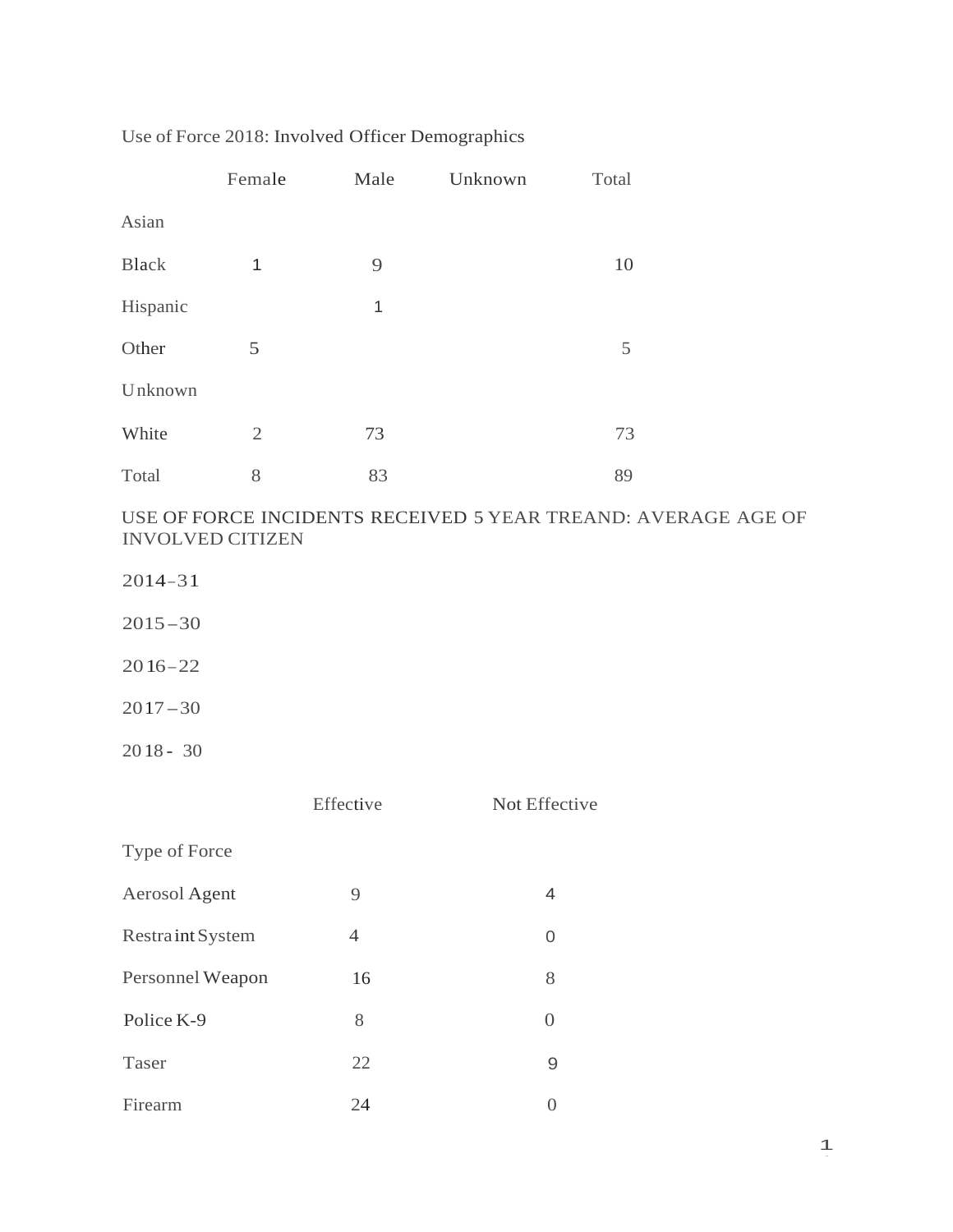### ASP Not Used

### USE OF FORCE INCIDENTS RECEIVED 5 YEAR TREND: BREAKDOWN BY TYPE OF FORCE

| 2014                         |                          |
|------------------------------|--------------------------|
| Aerosol Agent                | 15                       |
| <b>ASP</b>                   | $\Omega$                 |
| Body Guard                   | $\mathbf{\Omega}$        |
| Personnel Weapon             | 35                       |
| Police K-9                   | 7                        |
| Taser                        | $\overline{\mathcal{L}}$ |
| <b>Deadly Force Response</b> | O                        |
| <b>Weapons Discharge</b>     | 22                       |
|                              |                          |

#### 2015

| Aerosol Agent           | 5  |
|-------------------------|----|
| ASP                     | O  |
| Body Guard              | 0  |
| <b>Personnel Weapon</b> | 19 |
| Police K-9              | 10 |
| Taser                   | 8  |
| Deadly Force Response   | 2  |
| Weapons Discharge       | 28 |

#### 2016

| Aerosol Agent                | 10 |
|------------------------------|----|
| ASP                          | 1  |
| <b>Body Guard</b>            | 1  |
| Personnel Weapon             | 17 |
| Police K-9                   | 1  |
| Taser                        | 15 |
| <b>Deadly Force Response</b> | 1  |
| <b>Weapons Discharge</b>     | 20 |

#### 2017

| Aerosol Agent     |                          |
|-------------------|--------------------------|
| ASP               | $\Omega$                 |
| <b>Body Guard</b> | $\overline{\phantom{1}}$ |
| Personnel Weapon  | 24                       |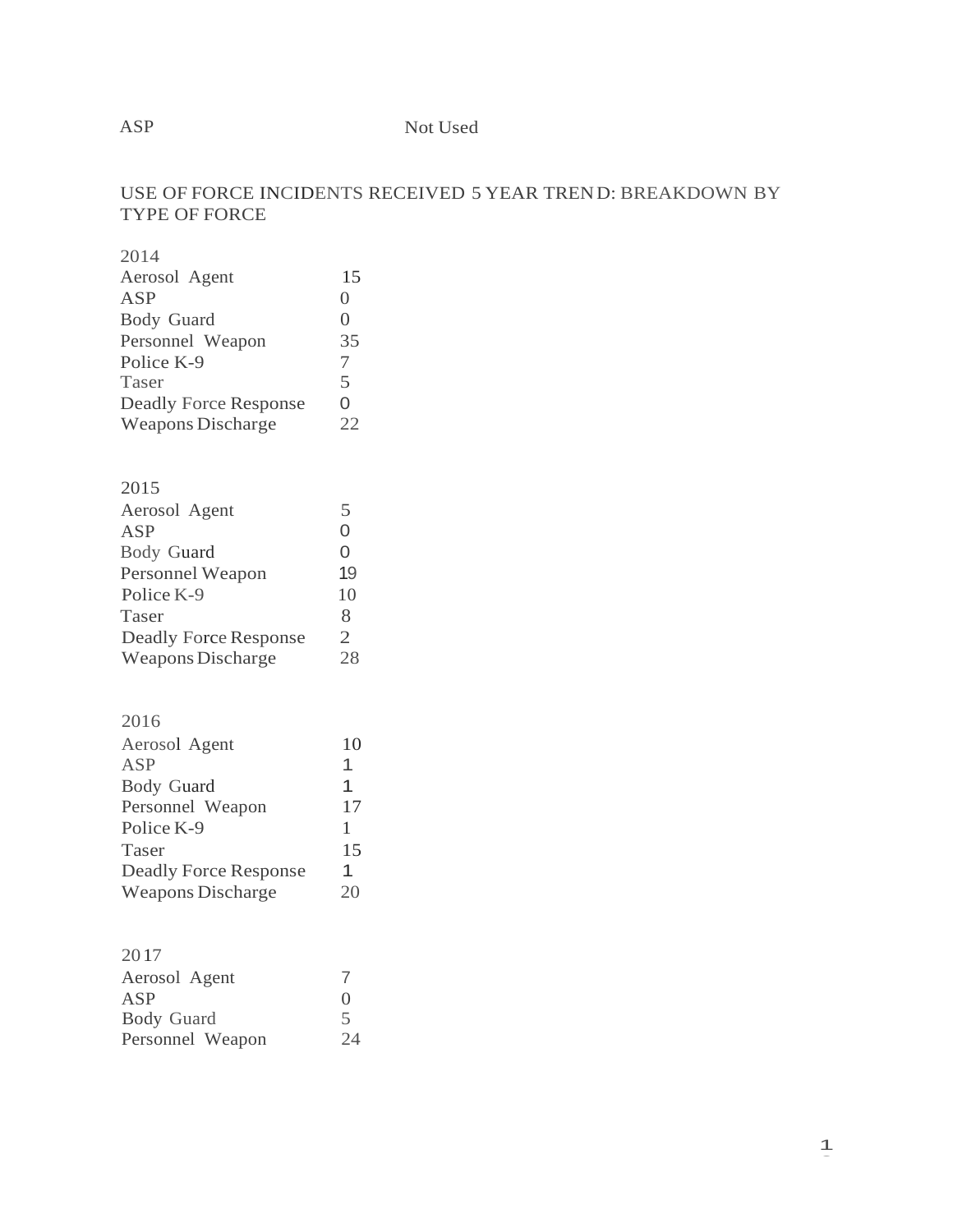| Police K-9                   |                  |
|------------------------------|------------------|
| Taser                        | 13               |
| <b>Deadly Force Response</b> | $\left( \right)$ |
| <b>Weapons Discharge</b>     | 23               |

| 2018                         |    |
|------------------------------|----|
| <b>Aerosol Agent</b>         | 13 |
| ASP                          | 0  |
| <b>Body Guard</b>            | 4  |
| Personnel Weapon             | 24 |
| Police K-9                   | 8  |
| Taser                        | 31 |
| <b>Deadly Force Response</b> | 1  |
| Weapons Discharge            | 24 |

### USE OF FORCE INCIDENTS RECEIVED 5 YEAR TREND: INVOLVED CITIZEN'S CONDITlON

2014

| Alcohol                   | 13 |
|---------------------------|----|
| Alcohol and Unknown Drugs | 4  |
| <b>Mentally Unstable</b>  | 6  |
| <b>None Detected</b>      | 14 |
| Unknown                   | 9  |
| Unknown Drugs             | 3  |

#### 2015

| Alcohol                   | x  |
|---------------------------|----|
| Alcohol and Unknown Drugs | 5  |
| <b>Mentally Unstable</b>  |    |
| <b>None Detected</b>      | 12 |
| Unknown                   | 8  |
| Unknown Drugs             |    |

### 2016

<span id="page-3-0"></span>

| Alcohol                  | つつ |                                   |
|--------------------------|----|-----------------------------------|
| <b>Mentally Unstable</b> |    | (Became a required filed in 2018) |
| None Detected            | 4  |                                   |
| Unknown                  | 18 |                                   |
| Not Indicated            | 30 |                                   |
|                          |    |                                   |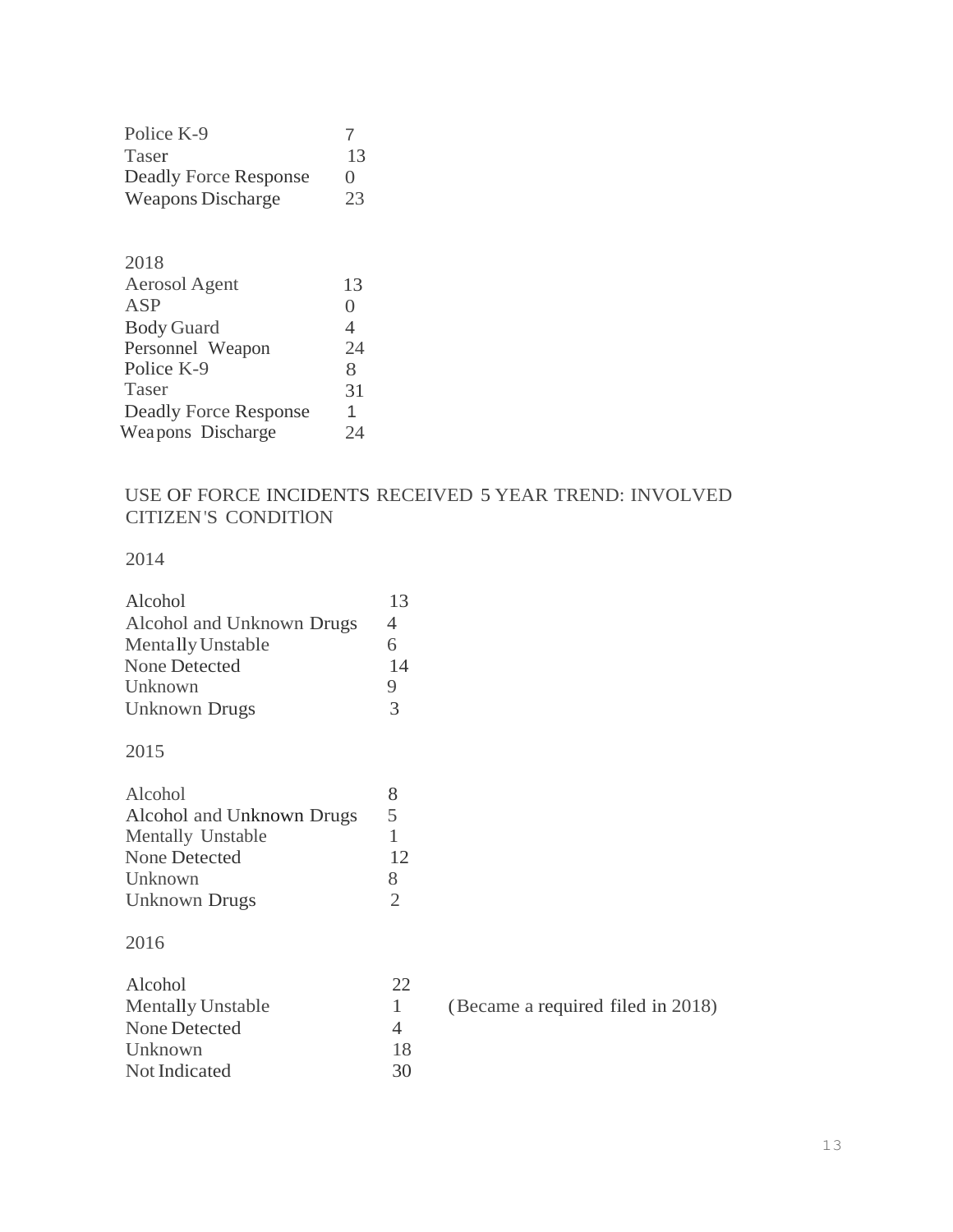# 2017

| Alcohol                  | 20           |                                   |
|--------------------------|--------------|-----------------------------------|
| <b>Mentally Unstable</b> | $\mathbf{1}$ | (Became a required filed in 2018) |
| None Detected            | 11           |                                   |
| Unknown                  | 11           |                                   |
| Not Indicated            | 30           |                                   |
|                          |              |                                   |

# 2018

| Alcohol                  | 20       |                                   |
|--------------------------|----------|-----------------------------------|
| <b>Mentally Unstable</b> | $\sigma$ | (Became a required filed in 2018) |
| None Detected            | 11       |                                   |
| Unknown                  | 11       |                                   |
| Not Indicated            | 30       |                                   |

# USE OF FORCE INCIDENTS RECEIVED 5 YEAR TREND: CITIZEN INJURIED

| 2014           |    |
|----------------|----|
| Yes            | 20 |
| N <sub>o</sub> | 29 |
|                |    |
| 2015           |    |
| Yes            | 16 |
| N <sub>o</sub> | 16 |
|                |    |
| 2016           |    |
| Yes            | 14 |
| N <sub>o</sub> | 14 |
| Unknown        | 31 |
| 2017           |    |
| Yes            | 17 |
| N <sub>o</sub> | 25 |
| Unknown        | 27 |
|                |    |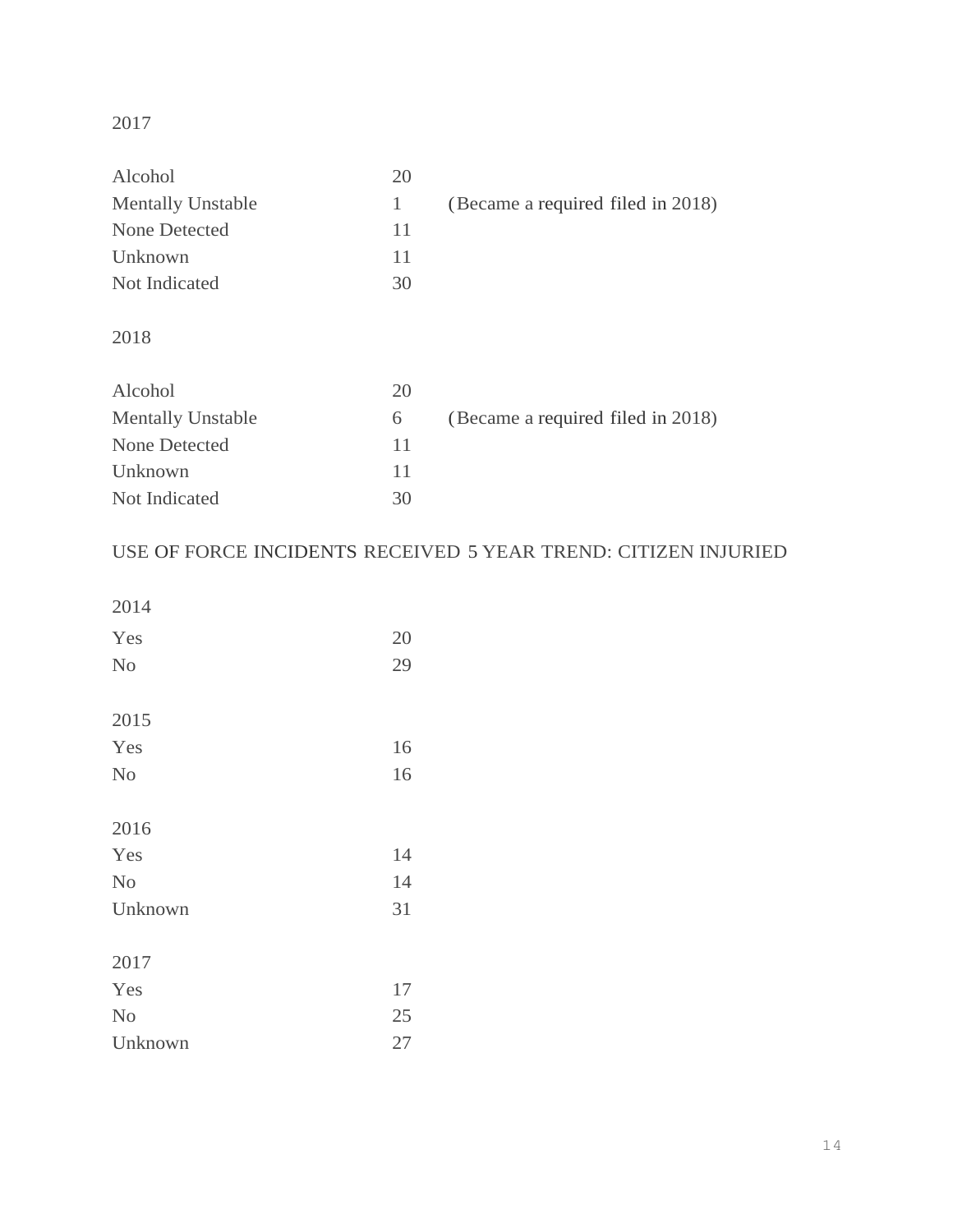| 2018           |    |
|----------------|----|
| Yes            | 37 |
| N <sub>o</sub> | 35 |
| Unknown        | 27 |

USE OF FORCE INCIDENTS RECEIVED 5 YEAR TREND: OFFICER INJURY

| 2014           |                  |
|----------------|------------------|
| Yes            | $\overline{4}$   |
| No             | 45               |
|                |                  |
| 2015           |                  |
| Yes            | 6                |
| No             | 26               |
| 2016           |                  |
| Yes            | 8                |
| No             | 50               |
| 2017           |                  |
| Yes            | $\boldsymbol{7}$ |
| No             | 65               |
| 2018           |                  |
| Yes            | 10               |
| N <sub>o</sub> | 82               |

The Battle Creek Police Department Canine Unit totaled eight bites in 2018 and are as follows:

Home Invasion (3)

**CSC** 

VPHC

 $CCW(2)$ 

Felony Assault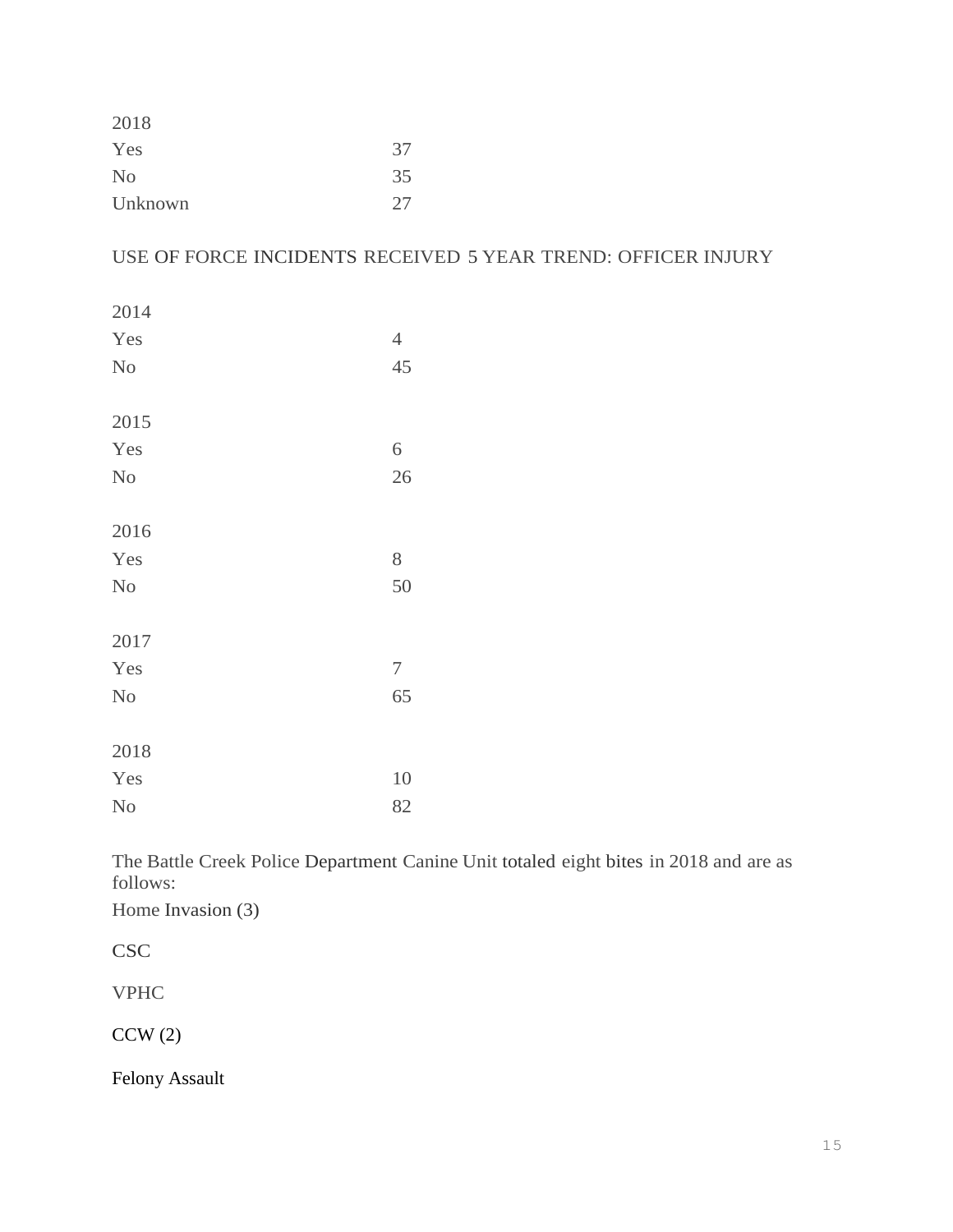All Use of Force incident had multiple level reviews.The use of the canine in all incidents was reasonable.Three of the incident occurred when a canine officer responded to a call for assistance from another agency.

In examining the nature of the complaints force was used, the calls were of the following nature:

Felony -34

Misdemeanor -20

Domestic Related -11

Mental Health Related - 12

Officer advised the offender that he was under arrest for the violation of a PPO. Offender yanked the arm he had ahold of in an attempt to free himself. Officer then grabbed the offenders left arm to allow another officer grab his right arm. Officer continued to tell the offender to put his arms behind his back. He refused to comply. Officer delivered two knee strikes to the offenders left common peroneal in an attempt to distract him so that could gain control of him. It was not effective. Another officer then delivered a single drive stun with Taserto his right lower back area. Offender dropped to the ground. Once on the ground he pulled his arms uunderneath himself and refused to comply with directions. Officer delivered a second drive stun to his right side lower back/buttocks area. At this point the offender was secured.

Officer assigned to the Michigan State Police Fugitive Team. Suspect was wanted for a home invasion/safe breaking. Theft include two handguns and it was reported the subject had a history of mental health concerns and was possibly suicidal. Subject was located in the City of Battle Creek. Subject displayed the two firearms in a life threatening manner. Deadly force was used to stop this threat.

Officers responded to an animal complaint. The complaint was for two pit bull dogs running in the neighborhood. The dogs were located and found to be fighting with each other. Officers attempted to startle the dogs with the air horn and yelling at them. They also sprayed pepper spray in the area of the animalsin an attempt to stop them from fighting each other. The owner of the dogs was not able to be located. Officer shot the dogs due to their aggressive nature and being unsecured.

Arrested subject was kicking the back of the patrol car with both feet while he was incustody. He was kicking the patrol car cage so hard officers believed he was going to damage property or injure himself. Offender was warned several times to stop kicking the doors and windows or he was going to be pepper sprayed. After several warnings offender wassprayed with the pepper spray with a short 1-2 second burst to the bridge of his nose. After he was sprayed he calmed down for a few minutes, but started acting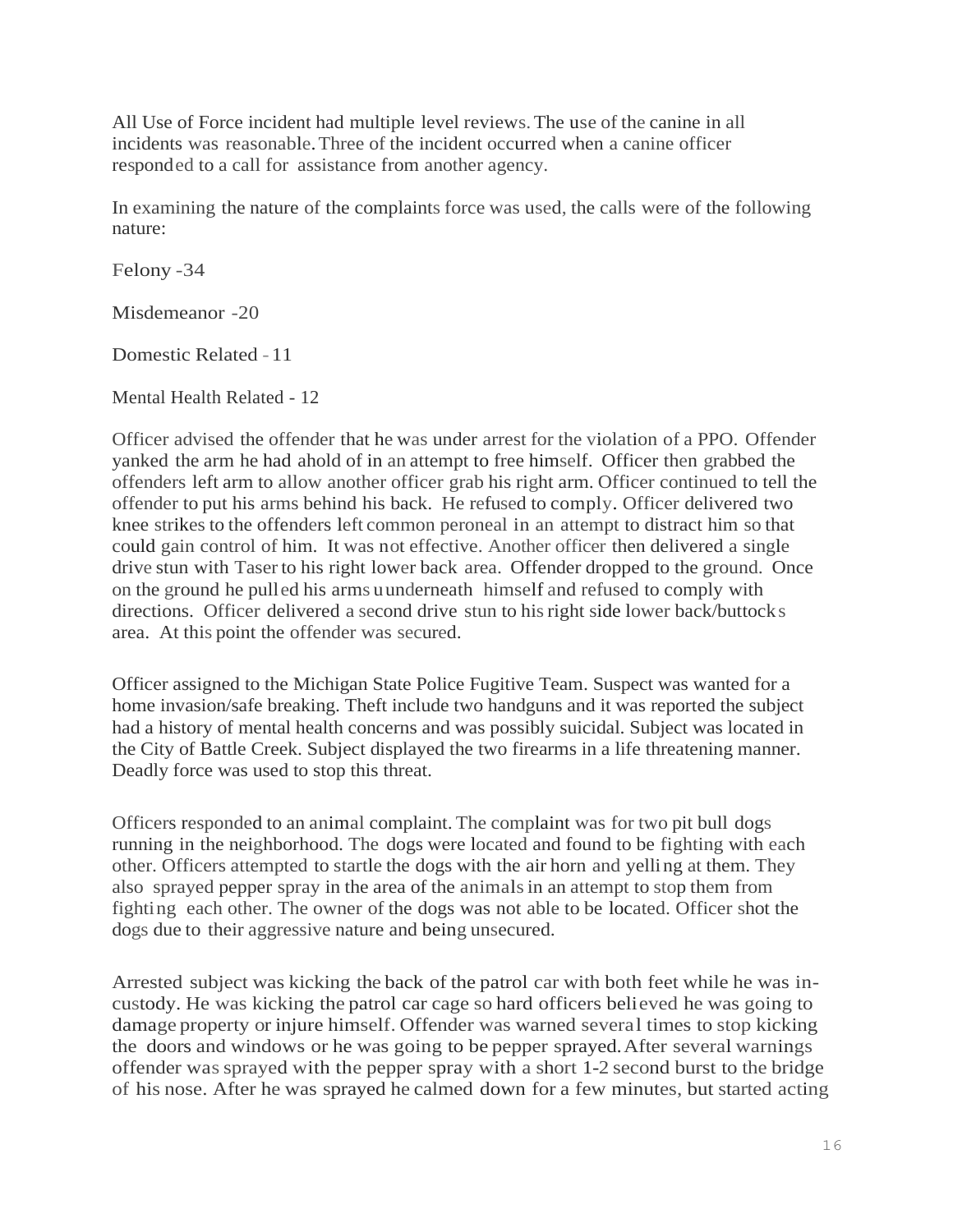irrational again. Life Care responded,but would notissue treatment because the offender was kicking the cage again.

Officers stopped an individual who was walking in the middle of the street. The subject refused to cooperate and walk on the sidewalk. Subject pulled away from officers and fled on foot. Officer fired his Taser twice, but missed both times.

Officers attempted to make contact with a suicidal subject possibly armed with a knife Subject ran from the house. The subject's father advised he was unsure if the subject still had the knife. Officer pursued the subject on foot for several hundred yards giving verbal commands to stop and get on the ground. The subject continued through back yards and jumping fences. Officer caught up with the subject, who refused to get on the ground and squared off with the officer. Officer attempted to pepper spray the subject, but the pepper spray canister did not work. Subject was then struck 2 to 3 times in the common peroneal with a knee strike to his right side. Another officer arrived to assist and also used knee strikes to the subject's left common peroneal. At this point, they were able to take the subject to the ground. Once on the ground the subject turned in towards the officer.

Not knowing if he still had a knife the officer used a forearm strike to the side of the subject's head. Subject was now on his stomach at which point he was holding his arms under his body. Officer used more knee strikes to his common peroneal and a lso attempted to use a pressure point behind his ear. Subject was placed into custody.

Officers were dispatched to an unwanted subject who possibly armed and under the influence of drugs. Upon arrival, the subject fled out the back, but left a large amount of cocaine at the residence. K-9 utilized and located the subject. Subject attempted to flee again, but K-9 apprehended him. Handgun was located where subject had originally fled from.

Officers were dispatched to a Domestic Violence incident where an individual had assaulted the mother of his children and was still in the apartment. Suspect was standing in an open area of the apartment holding two knives. Suspect made eye contact with officers and then threw the knives down approximately 5 feet in front of him in the officer's direction. Suspect was given loud and clear verbal commands to get on the ground. Suspect was advised he was under arrest and again told him to get on the ground. Suspect looked at officers and said "what the fuck are you going to do if l don't." Suspect stood staring at officers with closed clinched fists down at his side. Officers continued to give loud verbal commands for the suspect to get on the ground. Suspect refused to comply. Officer deployed the Taser one time for the full cycle. The Taser probes made contact with the suspect who fell slowly backwards against a wall, and then down to the ground landing on his back. Suspect was then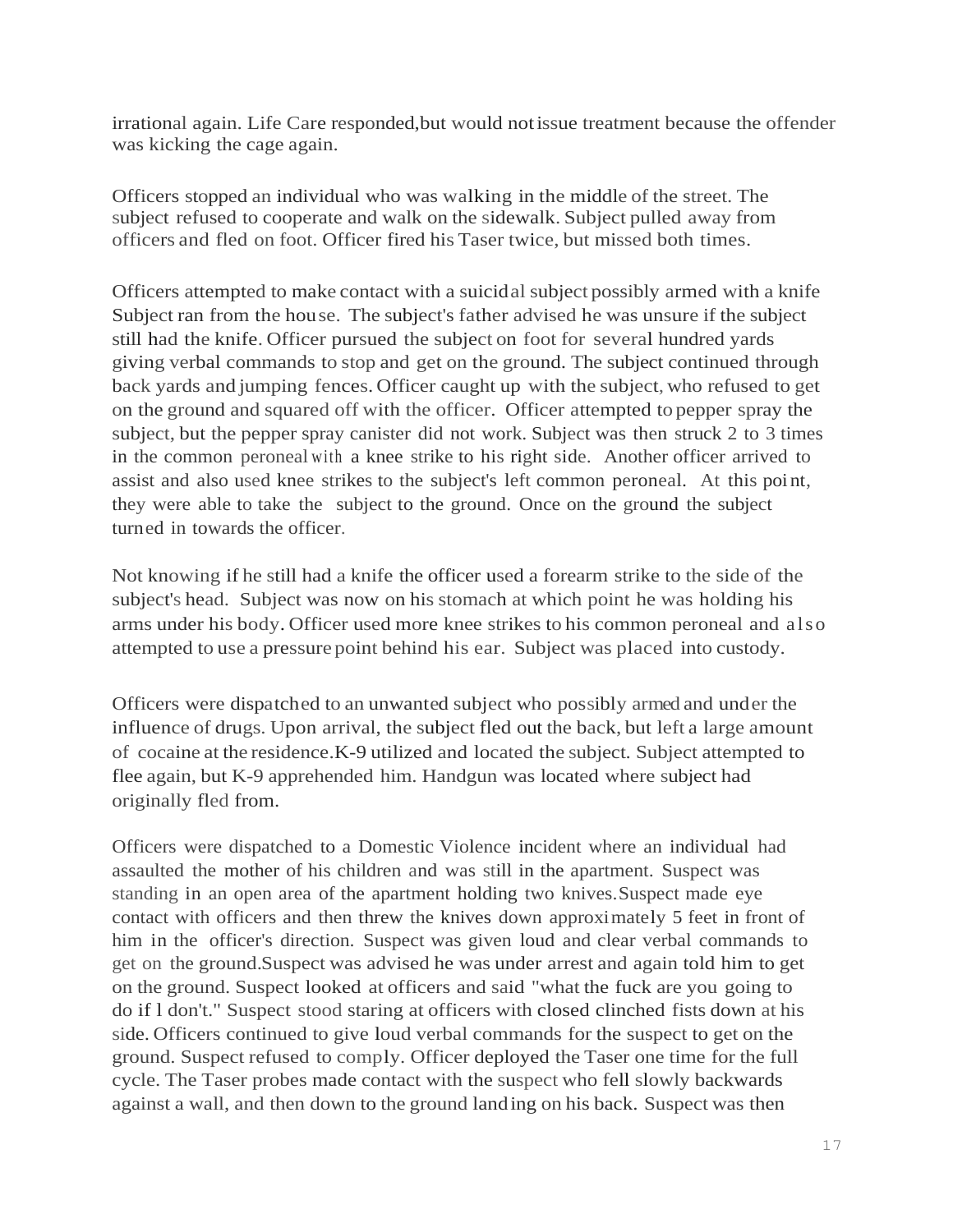placed into custody.

High risk traffic stop as the vehicle reported as suspect vehicle in shooting that had just occurred. The stop was executed without incident.

Officer checked a subject matchingthe description of a hit and run suspect who ran on foot to his residence. The subject pulled away and continued to try to get away. As he went into his house, he pulled the officer into his residence with him. While in the doorway to his residence a pit bull came toward the officer aggressively and attempted to bite the officer's lower leg. The dog released and continued toward the officer. The officer fired fire two shots at the dog, striking him at least once. Subject was arrested without further incident.

Incident involved a combative psychological patient at Bronson Battle Creek. Suspect assaulted a security officer. When the officer intervened, the suspect began fighting. The fight moved to the ground where the suspect bit the officer's left bicep and wouldn't let go. Strikes were given to the side of the head and suspect released. Suspect then bit the officer's right foreman and would not let go. Strikes were used again, but he would not let go. The officer transitioned to his Taser and drive stunned him in the abdomen four times. The Taser was ineffective so the officer returned to striking him. Suspect finally released and was placed into custody.

Officers responded to an unknown trouble complaint. Contact was made with the caller who had a valid and confirmed warrant. He was advised that he was under arrest and to place his hands behind his back. At this time the suspect turned around and immediately began to flee. Officer chased advising "Stop Police" multiple times and he continued to run. Officer was able to get within 10 feet of the suspect and used a Taser. Suspect immediately dropped to the ground, where he was placed into custody without further incident. Lifecare was requested, where he was then transported to BBC for injuries to the face. He was cleared from BBC and lodged at the CCJ for resisting arrest and his outside warrant.

On 3-26-2018 at approximately 2115 hours officers were dispatched to a welfare check. The resident had a PPO against an individual. After checking the individual the PPO was against showed up at the apartment, which violated the PPO. The suspect was advised to place his hands behind his back. When officers grabbed the suspects' arm to put him in handcuffs, he turned around and punched the officers in the head once. Suspect taken to the ground, but continued to resist and not put his hands behind his back. Suspect was advised to stop resisting, but he did not.

Suspect was tased one time in the back. After the suspect was tased he placed his hands behind his back and was handcuffed. Suspect then continued to resist and tried to kick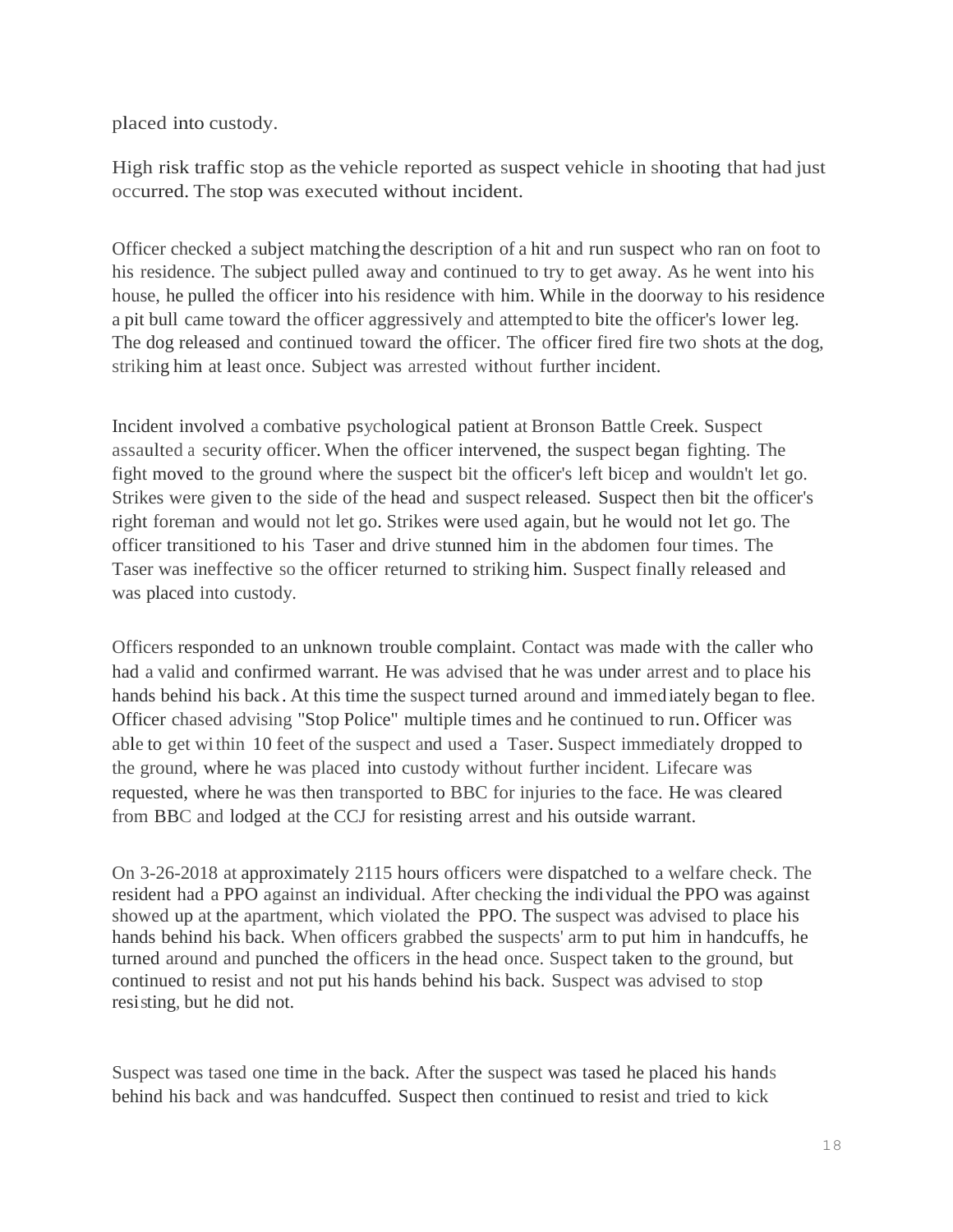officers. After this the suspect was placed into The Wrap and transported to CCJ.

On 3/27/18 a writ had been signed by a Judge for an individual. This individual had assaulted two police officers withinthe last week and that he would likely be difficult to place into custody. Subject came to the door and officers stepped inside the entryway to make contact with him. Officers told him to turn around and place his hands behind his back and that he was being detained on the writ. He seemed very confused so officers grabbed onto both of his arms and held them behind his back. Subject was placed into double locked handcuffs behind his back. Suspect immediately became upset and started yelling and continued to become more and more agitated. Suspect resisted walking to the car and getting into the patrol car,spitting on the officers in the process. Suspect kicked at the windows and rammed his head into the divider. Subject was pepper sprayed and ultimately placed in the Body Wrap.

Officers responded to an aggressive animal call where two pit bulls had attacked the caller. The dogs were located running in a yard. The homeowner stated the dogs did not belong to her. The dog's charged at the officers. Officer discharged his department issued shotgun with a slug at a downward angle at the dog that was charging, barking and growling. The shot missed and the dog ran off to be captured later in the day.

Officer responded for an aggressivedogcall. Officer observed the dog to be lose with no collar on in the front yard. Dispatch tried to look up a phone number but was unable to locate one. The dog went after several people including one individual that the dog was going to attack. Officer shot the dog when it was three feet from this individual.

Police responded to a fight in progress. Upon arriving, officers observed the suspect repeatedly punching the victim in the face. Officers gave loud verbal commands to stop, which were ignored. A Taser was deployed with no effect. A second Taser was deployed and the suspect was taken into custody.

Officers responded to a Prowling complaint. Probable cause was made to arrest the suspect. Officers made contact with the suspect to make arrest. When suspect was told he was being arrested he actively resisted, by pulling away from officers. He was taken to the ground but kept ignoring verbal commands to put his hands behind his back, and tried getting up. At that time suspect was tased. Subject was then taken into custody.

Subject was being taken into protective custody for the suicidal statements that he was making. Subject became uncooperative and took a defensive stance where he bald up his fist and stated, " You are going to have to bring the whole BCPD and Emmett to take me in." Subject attempted to go back in his house but was advised not to, for the safety of all.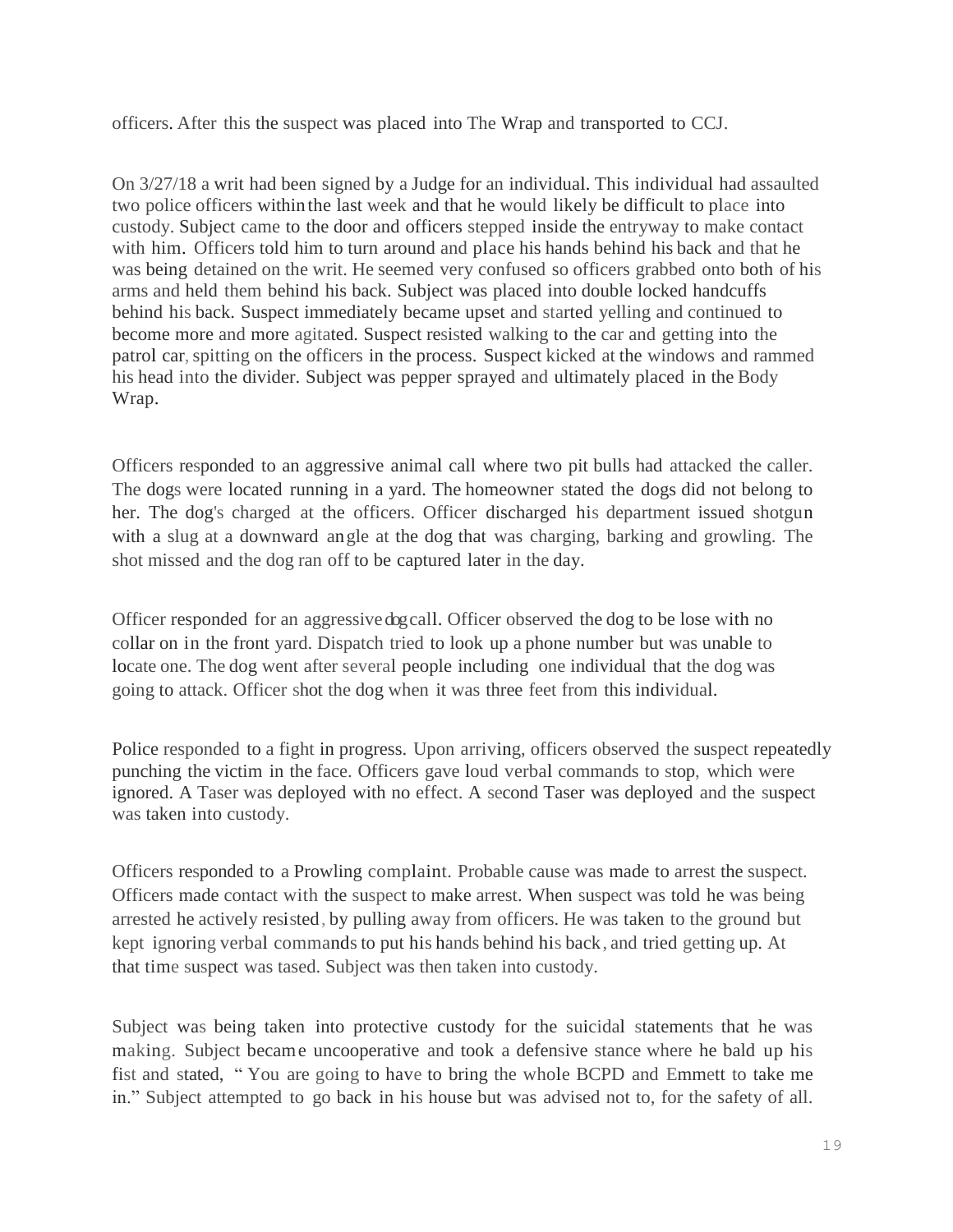At this point subject took a fighting stance. Subject advised to get on the ground. He took a step towards officers and a Taser was deployed. Subject ripped the first prongs out and continued to be actively aggressive so the Taser was deployed for a second time. Itwas not affective so a second officer deployed his Taser.

Officers were dispatched to a trouble complaint, where a male took a females belongings. Suspect began reaching into his pockets very quickly, throwing the contents onto the ground, damaging his cell phone. Officers advised the suspect to calm down and asked him for his name. Suspect stated he did not need to give his name and did not want to talk to the police. He was advised that they were investigating a possible crime, and the officer needed to identify him. Suspect then began to walk away. He was, again, instructed to give officers his name or he would be arrested for hindering and opposing. Suspect still refused to give his name and crossed his arms in front of him over his chest. He was told to place his hands behind his back as he was under arrest for hindering and opposing for not providing g his name; however, he refused. Suspect began to physically resist arrest and at one point attempted to disarm an officer. An open-hand stun was applied to the right side of his face with no effect. Pepper spray was applied and the suspect was taken into custody.

Suspect was stopped due to felony warrants for his arrest. He initially refu sed to pull over and stop and his actions inside the vehicle led the officers to believe he was trying to hide something. Suspect refused to exit his vehicle so officers removed him using pressure points and joint lock manipulation.

Subject was under petition for attempting suicide. Subject attempted to leave the ED and was stopped by an ER Tech. The confrontation became physical as the subject attempted to push the tech and then security upon their arrival. Upon the officer's arrival the subject was still physically attempted to break the grasp of the security officers. Officer grabbed both of the subject's legs bringing him to the ground. Subjects left wrist was put in a wrist lock to gain control of his left arm. He then became complaint upon placing a restraint on his left arm. His right hand was then secured and he was returned to his room. He was later uncuffed after he was administered medication and calmed down.

Suspect was under arrest for a felony warrant and attempted to flee the ED through the ambulance bay. Suspect attempted to push through the ambulance doors while pushing staff and the officer. Once take to the ground he continued to push away from the officer and staff. Taser was drawn and he was warned that he was going to get tased. He then became complaint and was placed in restraints.

K-9 deployed to locate a felony suspect who was hiding in a residence. Suspect was found hiding in the attic and refused to come out. Officers had no safe approach so K-9 was deployed. K-9 apprehended the suspect via bite.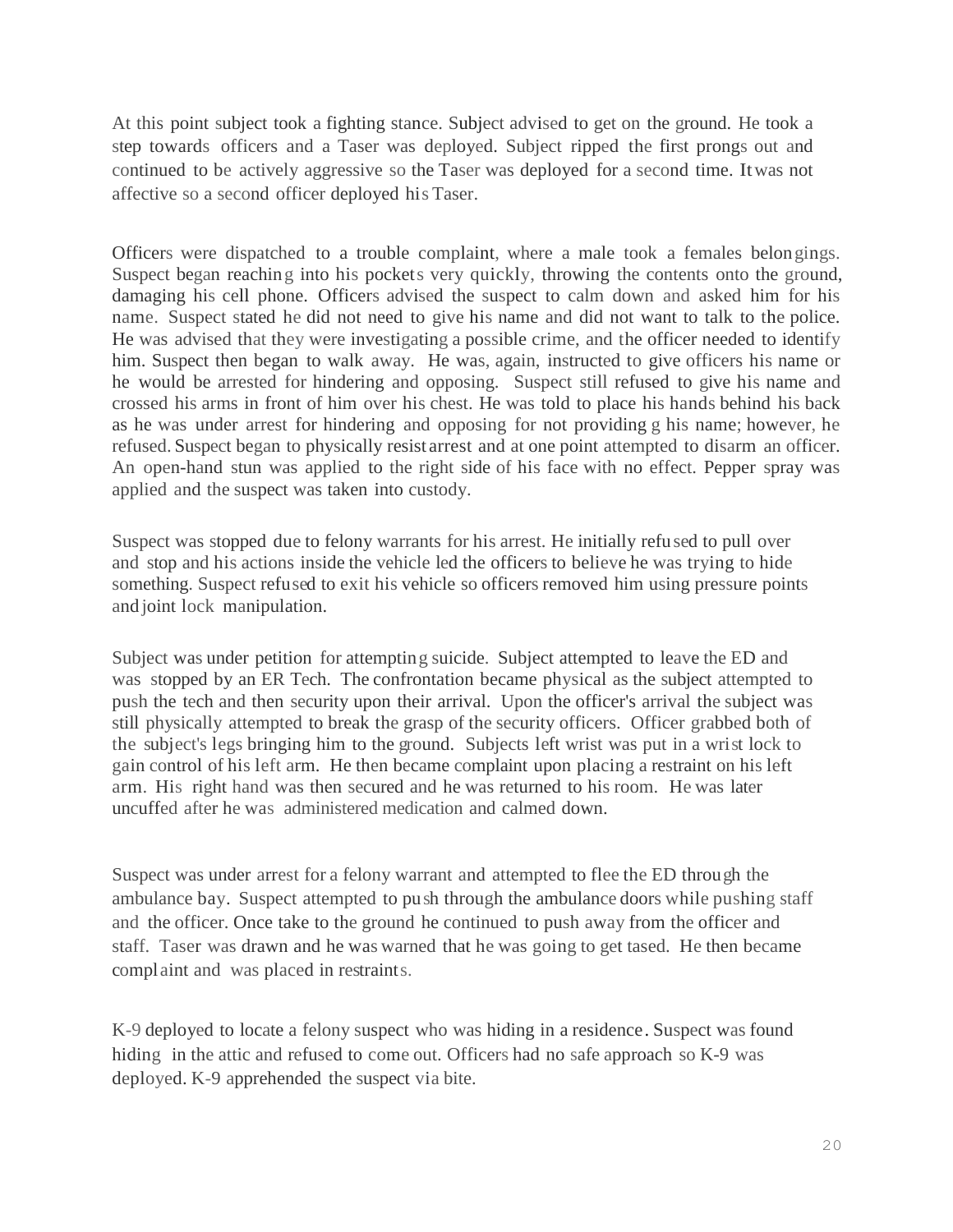Officers were dispatched to a sick raccoon that was acting aggressive towards people. The raccoon appeared to have distemper. The raccoon was euthanized.

PD was dispatched to two males arguing in the street. Upon arrival on scene, officers observed both males swinging at each other. When the two subjects saw officers, they ran to the rear of a residence. Officers gave chase and caught up with the subjects at the back of the house. Suspect was highly agitated and clenching his fists and walking toward the other subject. Officer ordered this subject down to the ground and he refused. He was given verbal commands to get down on the ground and warned that he would be Tased.

Officer was flagged down by a woman standing in a parking lot. The woman stated that she wanted her daughter to get out of her car because she was being disrespectful. Officer attempted to speak to the daughter at the passenger side window of the vehicle however she said "Fuck you, I'm not talking to you about shit". The officer repeatedly attempted to have a conversation with her and obtain her name but she just became more and more angry. The suspect began kicking the windshield of the car causing itto break. The officer ultimately used joint locks to take the suspect into custody. Do to the continuing aggressive behavior she was placed in the Body Wrap System.

While working as Bronson Hospital Officer, ER Personnel asked for PD assistance with a patient that was combative. The officer attempted to talk to the subject to calm him down, and to have him comply with the CIT protocol. Subject attacked the officer. Subject was attempting to pick up items to throw at the officer and staff. A Taser was deployed to control the subject. Afterward the suspect was complaint and he was restrained for treatment.

Officers stopped a vehicle that the occupants were suspected gang members who were trafficking in narcotics. Officers arrested the drives for No Ops. A passenger refused to step out of the vehicle and had to forcibly be removed.

Officers were dispatched to a suicidal subject. Upon arrival, officers made contact with the subject within the kitchen of the residence. The subject had blood all over him and the parole officers on scene indicated he stabbed himself multiple times. Subject still had a bloody knife within his right hand. Subject was given numerous opportunities to drop the knife and refused. Officer was able to put a wall between himself and the subject and had an opportunity to utilize a less than lethal weapon against him. Taser was deployed, knife was dropped and subject taken into protective custody.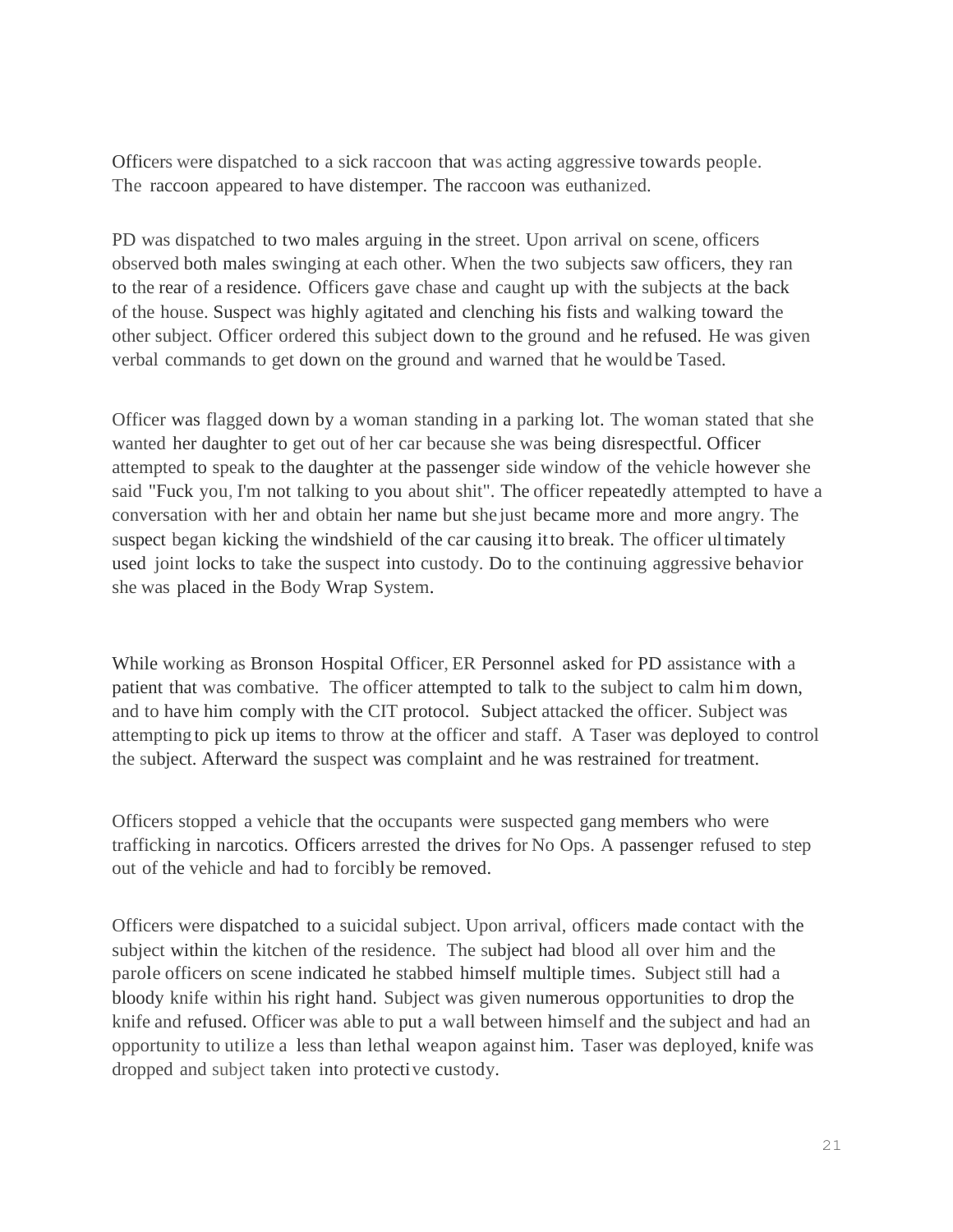Suspect arrested for trespassing. She began kicking the inside cage of the patrol vehicle. Fearing injury and damage to the divider, numerous verbal commands were given to stop kicking the inside of the patrol vehicle, a 1-2 second burst from the department issued OC spray to her face was utilized.

Suspect was arrested for Felonious Assault. While in the rear of the patrol vehicle, suspect was in handcuffs behind his back. Suspect repeatedly was hitting his head against the divider in the patrol vehicle. Suspect was told to stop multiple times or he would be sprayed with pepper spray. Suspect continued to hit his head against the divider in the patrol vehicle. OC was applied to the right side of his face, right next to his right ear, for approximately 2-3 seconds. Suspect then turned his head causing the pepper spray to hit the suspect in the back of the head. Suspect then complied and stopped hitting his head against the divider.

Traffic stop made on a vehicle that a wanted person was in. A passenger in the vehicle who was in possession of a firearm began to fight with officers. The suspect refused to comply with commands given by officers. K-9 was utilized and the suspect was taken into custody.

A felony stop was conducted on a vehi cle matching the description of suspect vehicle used in a robbery which had just occurred. Both subjects in the vehicle were compliant and immediately released once it was determined they were not involved.

Officers dispatched to an assault complaint. Upon arrival they found the suspect assaulting his father. After verbal commands to stop were ignored, the suspect was tased in his back to stop the assault. He fell to the floor where he was then handcuffed. Suspect was extremely agitated and began spitting. A spit mask was applied. Once in the patrol car he began to hit his head on the divider. He sustained a cut to his forehead from hitting his head on the divider. He was removed and placed into the wrap restraint system. It took multiple officers to get him in to the wrap because he was fighting so hard. He continued to fight while at the jail and was placed into the 5 point restraint chair. While placing the suspect into the wrap he attempted to bite the officer's left hand. Several common peroneal strikes were administered to distract him while the officer moved his left hand out of the way. Afterward the officer could see that his right ring finger knuckle was bleeding and had slight bruising. Officer went to place the suspect under arrest for disorderly and she turned away. Officers were able to handcuff her. Attempted to get the suspect in the patrol car and she kicked at officers and caused damage to the patrol vehicle. Pepper spray was applied to the suspect's face area due to her kicking at officers.

Suspect was wanted for home invasion and felonious assault. Additional information reference this incident was a CSC that had occurred, as well as a butcher knife had been used in the incident. After initial call, suspect could not be located; however, a witness called back stating that the suspect was seen in the area. Short time later the suspect returned to the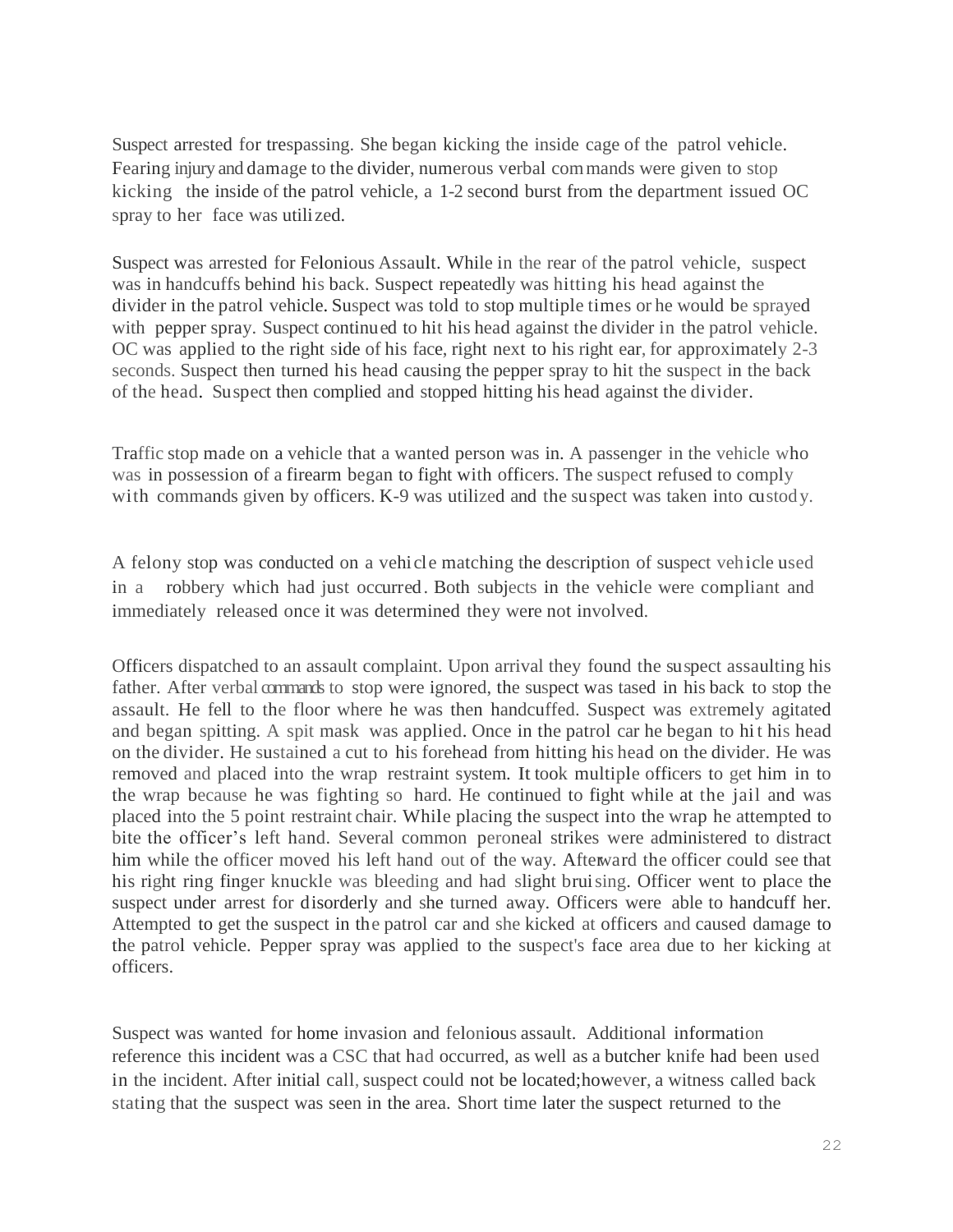victim's residence and barricaded himself in the residence. Officers were able to enter the residence. The suspect was non-compliant and K-9 was utilized to apprehend him.

While assigned to BBC a patient became disorderly and was attempting to assault staff. While attempting to restrain him he struck the officer in the face. He continued to attempt to break free from security. Officer placed his Taser on his stomach and gave two loud verbal commands to stop fighting. He continued to resist and was given an approximate 2 second drive stun to his upper abdomen just below his sternum. He then became compliant.

Officers located a vehicle reported stolen to the Calhoun County Sheriff Department. A felony stop was conducted and the driver was taken into custody.

Officers responded to a possible domestic assault. Upon arriving contact was made with the suspect and an uninvolved party.The uninvolved party refused to step back into the residence and immediately became combative and swearing in the street. He was given multiple opportunities to go back inside his residence, but refused. He was warned that if he continued his behavior he would be placed under arrest for disorderlyconduct. When it continued, the subject was advised that he was under arrest. Suspect refused to cooperate and retreated back inside his residence with the assistance of his family. He was tased, but pulled the probe out of his chest. A fight ensured where the suspect was taken into custody and a second suspect was tased and arrested. Upon the arrest of suspect and placing her in the rear of the patrol vehicle she began to kick the driver side passenger door. She was given three verbal commands three separate times to stop kicking the patrol vehicle door. She was also advised that she would be pepper sprayed multiple times and after the third time aggressively kicking the door she was sprayed and dispatch was advised to have medical enroute. She was given medical treatment on scene and then transported to CCSD.

Felony stop conducted on a vehicle the matched the description of a shots fired suspect vehicle. Driver was taken into custody without incident.

Suspect in an assault was located riding a bicycle. He refused to stop so officers grabbed him and removed him from the bicycle.

Officers responded to a check subject near the Potter's House on NE Capital Ave for a male that was apparently on narcotics and walking in and out of traffic. NE Capital Ave is one of the busiest roads in the city of Battle Creek. Traffic was extremely heavy during this incident. Upon arriving the male was told to stop by PD so that they could talk to him. The male ran into traffic and stopped. The male caused several vehicle to stop in an abrupt manner. Officers grabbed onto the male but the male broke loose and ran in the opposite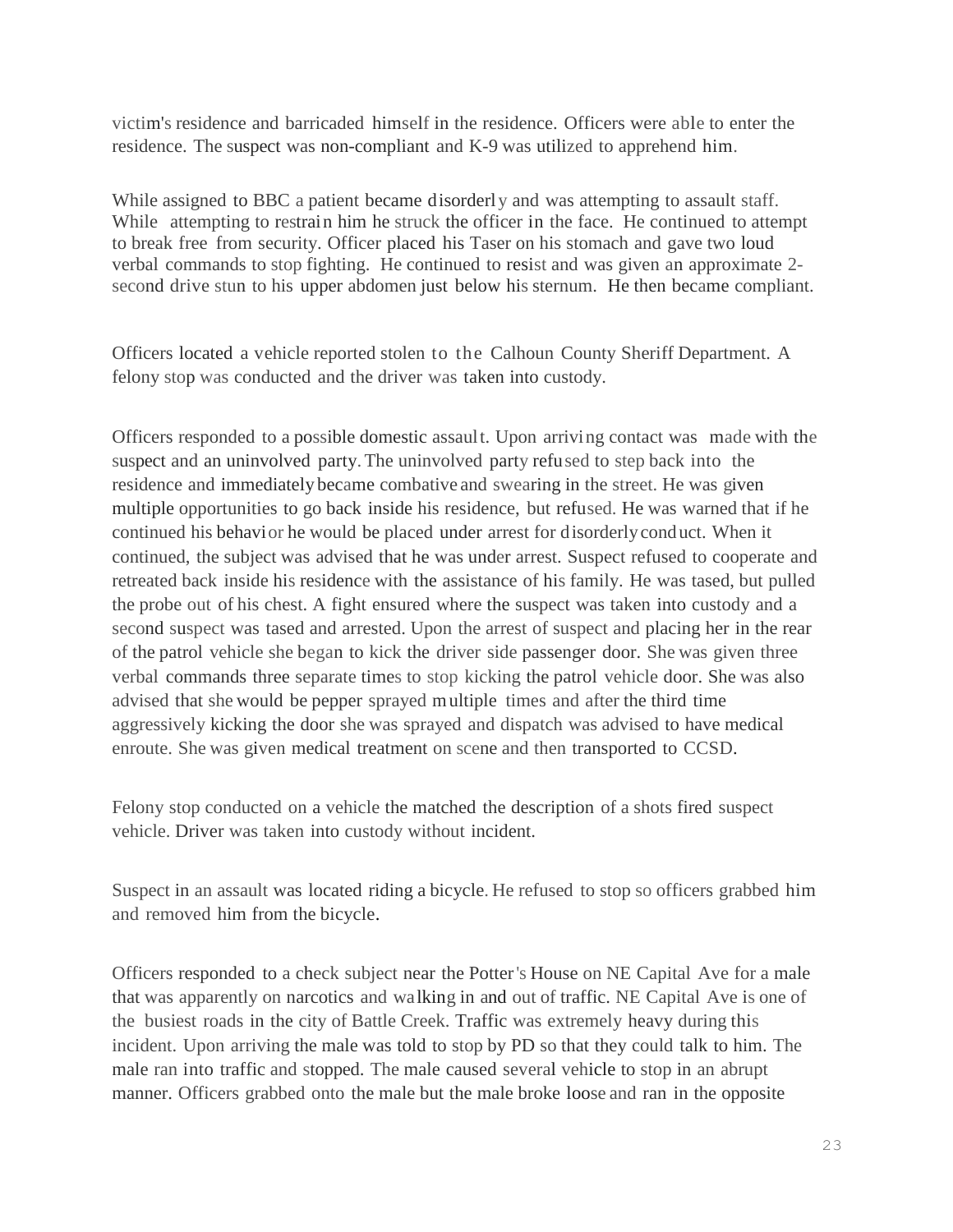direction. Officer deployed a Taser to eliminate the male possible hurting himself by running into traffic. The male was taken to BBC for a mental evaluation and treatment for his injuries from the Taser.

Suspect was brought to BBC for an OWI Blood Draw. Suspect became disorderly and combative in the lobby in front of staff and other patients. While moving him to a triage room he attempted to stand up while resting efforts to move him in a wheel chair. Officers grabbed him by the underside of his jaw to keep him from resisting and getting out of the chair. Once in the triage room suspect stood up and resisted all efforts to have his sit back down. Due to the small room and equipment on the walls officer attempted to remove him from the room. Suspect resisted all efforts and used a foot to stop momentum as they attempted to leave the room. Warnings were given about being tased. He continued to resist. A one second drive stun was applied to his lower back which was effective. Officers were able to move him to a different triage room with a bed. He then resisted all efforts to place him in the bed by stiffening up and attempting to remain on his feet. After another warning another 1 second drive stun was applied to his lower back which was also effective. He was then placed on the bed and restrained until blood was drawn.

Suspect was caught prowling around residences at night. When confronted he tried to flee. Officer utilized his Taser.

Albion DPS requested assistance locating a suspect that had stolen firearms in a home invasion. Suspect was tracked and located. Suspect attempted to run and was apprehended by K-9.

Suspect was placed under arrest for a felony warrant for home invasion and misdemeanor warrant for liquor transport and Window Peeping. Suspect appeared to be intoxicated and was threatening officers while being placed in the rear of the patrol vehicle. While in the rear compartment of the patrol vehicle, suspect was repeated kicking hard at the rear passenger door and window. Suspect was instructed to stop several times or he would be pepper sprayed. Suspect then kicked the rear passenger door repeated again. Suspect was sprayed with department issued OC spray, aiming for the eyebrow line for approximately 1-3 seconds. LifeCare was called for a wash down and responded.

Officer was in the area of a reported bank robbery when a W/M was observed exiting the area in a green Nissan pickup truck. The male matched the description of the bank robbery suspect. A felony stop was conducted. He gave permission to search his vehicle. It was subsequentlydetermined he was not involved in the bank robbery, and he was released.

Subject was visibly under the influence of some medication, he was combative, and verbally unresponsive. He was witnessed stumbling around in the roadway, swinging his arms, striking himself and scratching himself. He was wearing only shorts, no shirt or shoes. He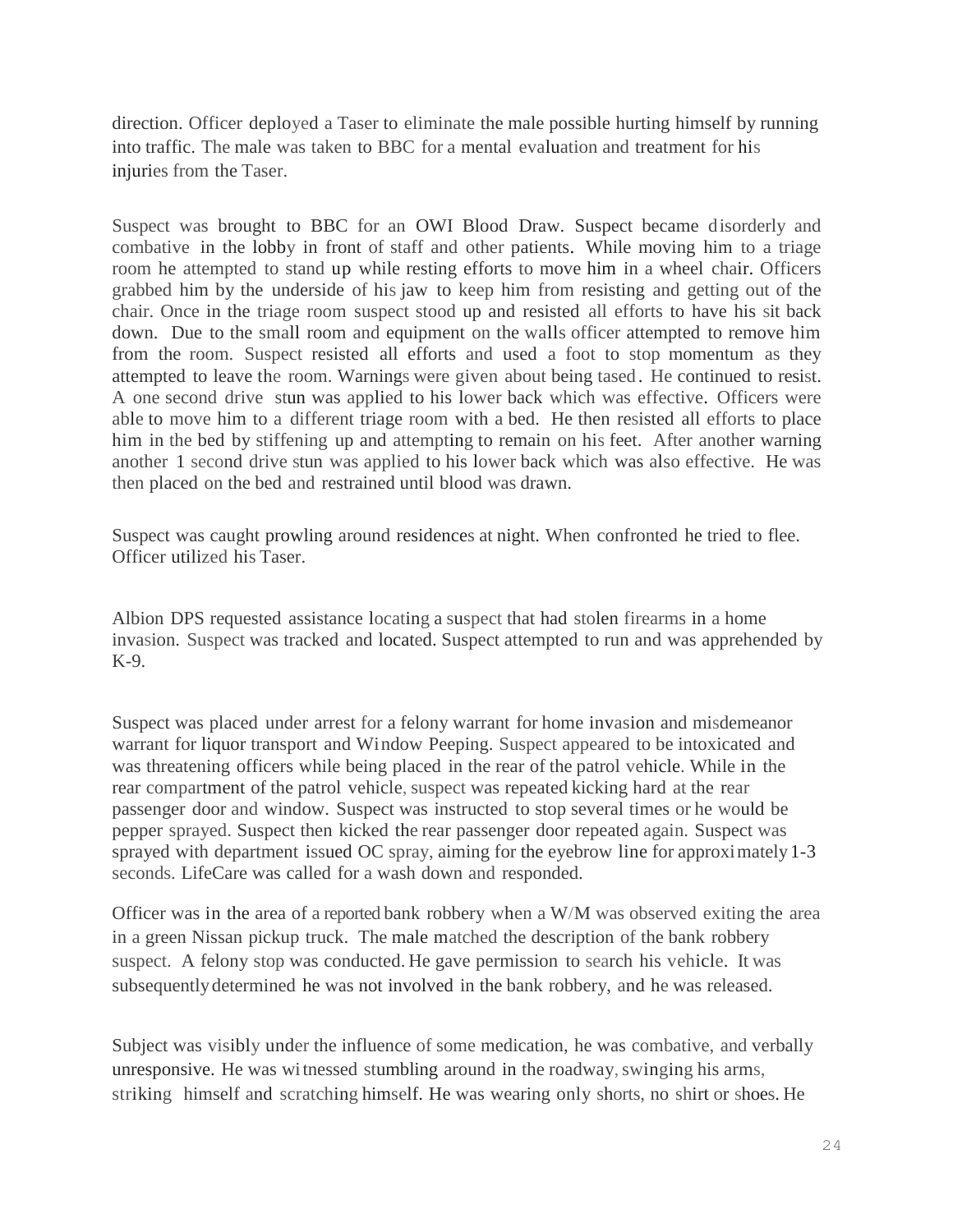was sweating profusely. After being place in handcuffs for his safety and the safety of officers, he became more combative. Subject was taken to the ground. The Body Guard was requested on scene. Subject was physically held to the ground to prevent him from kicking, head-butting and spitting. The bodyguard was placed on him without incident. He was transported to Bronson Battle Creek for medical attention.

Officers responded to reports that a subject was having a psychotic episode. Upon arrival subject was found lying on the floor of the apt. Subject was not responding to questions and was suffering from random outbursts of thrashing and yelling. Lifecare responded and said that the subject needed to go to the hospital. Subject would not respond to any request so he was detained with handcuffs for transport. Subject continued to resist against the handcuffs so he was placed in the Wrap restraint system prior to be transported to BBC by Lifecare.

Officer was on patrol and observed a subject walking on the sidewalk that had a valid FTA warrant out of BC for retail fraud. Subject fled on foot. He was told he was under arrest for his warrants. Officer caught the subject who refused to comply. Subject was Tased once on the right side of his body. Subject refused medical treatment. Pictures were taken of his injury. Subject was arrested for R&O, Poss. Drug Para. and a FTA Warrant. He was lodged at CCJ.

Officers were dispatched to a report of an aggressive dog. The caller advised the dog had bitten an unknown subject walking on the sidewalk. The bite victim was not located. The officer was approached by a large grey dog. The dog moved towards the officer in a rapid manner. The dog bared its teeth, ears pi nned back and lunged towards the officer in an aggressive manner. The officer believed the dog was intent on biting him and ignored his verbal commands to get back. Officer discharged one round from his depa1iment issued handgun. The round was fired at a downward angle of less than 10 feet away. The dog fled the area and was not located. The round impacted the ground and came to rest in a safe dirt back stop. The spent casing was recovered.

Officer was dispatched to an injured raccoon. When he arrived, he was advised by ACO that he should put the raccoon down due to distemper. Officer discharged his duty weapon three times, because the first two shots were ineffective. The raccoon was disposed of.

Officers responded to assist ETPS officers who were fighting with a male subject. They responded and observed ETPS and actively fighting with the suspect. ETPS officer advised he had pepper sprayed the suspect. Itwas apparent that officers had been fighting for some times as they were out of breath and sweating profusely. Officers gave loud verbal commands telling the suspect to put his hands behind his back. He refused and began to try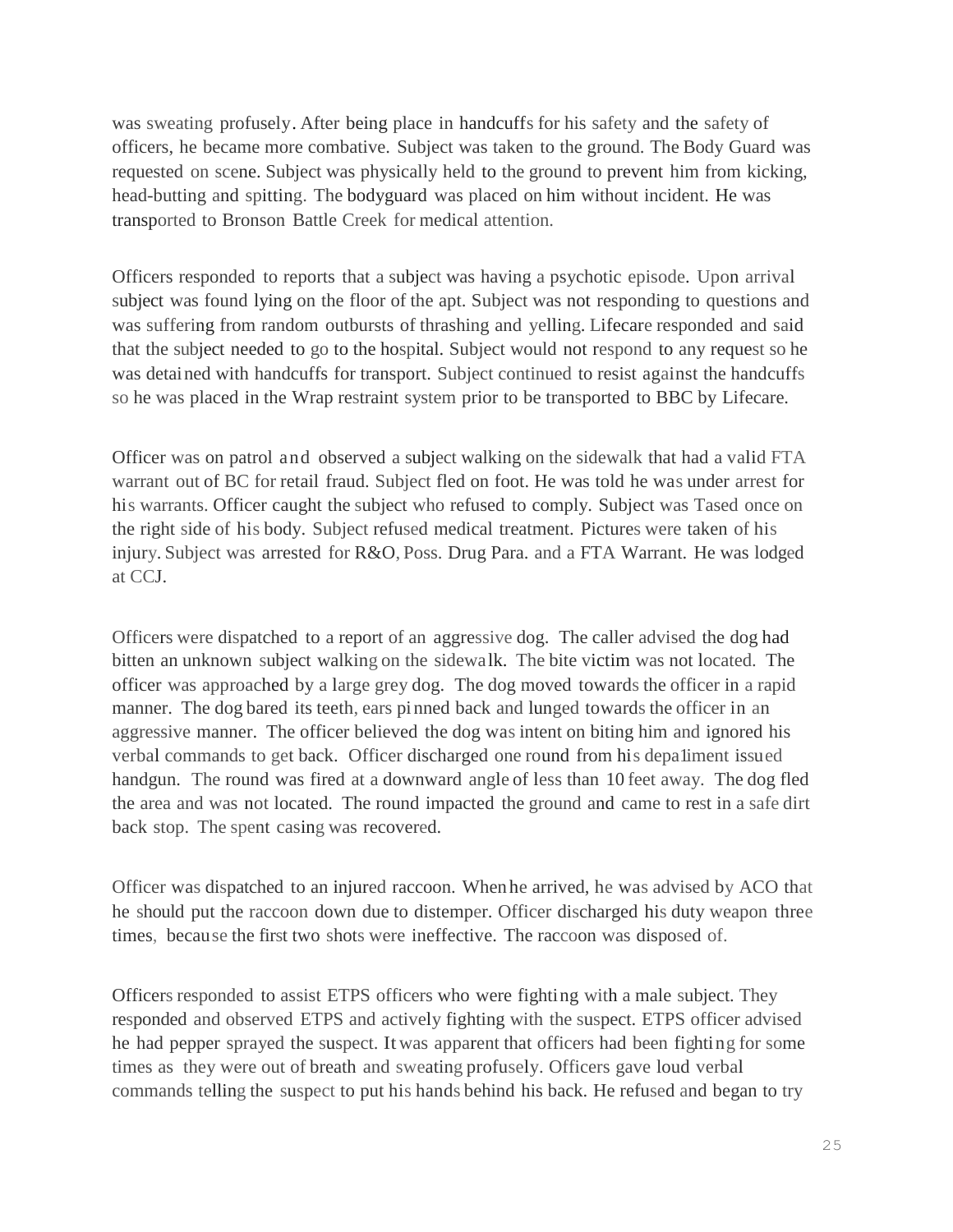to stand up and/or crawl away. Suspect did not put his hands behind his back and continued to try to put them underneath his body so officers could not handcuff him. Officer gave one knee strike to the left thigh area in an attempt to get him to roll over as he was on his side, it was not effective. Officer went to gain control of his upper body, as he appeared to be trying to get up. Officer applied a hypoglossal pressure point, which also was not effective. Suspect continued to try to pull away from officer and try to stand up to escape custody. Officer then struck the suspect approximately 10-15 times in the facial region with a closed and open fist in an attempt to distract him so we could get handcuffs on. The only thing available was his facial region at the time of the strikes. After the strikes, he finally complied and handcuffs were applied. He was checked out by LifeCare and taken to the CCJ by ETPS.

Officers were dispatched to for other person trouble involving a knife. Officers attempted to make contact with the suspect outside of the apartment. The suspect refused to stop and talk and began to run from officers. After a very short foot pursuit, an officer was able to come close enough to the suspect to use a Taser against him. Once the suspect was hit with a Taser he fell to the ground. Suspect attempted to get off the ground three separate times. Due to this, officers initiated the Taser three more times until he finally complied with commands.

K-9 officer assisted another agency regarding a home invasion. K9 tracked and located the suspect hiding in the wood line, concealed under grass. K9 engaged and held the suspect until he was handcuffed. Suspect suffered puncture wounds to his right thigh and was treated by Lifecare on scene and BBC for additional treatment. Suspect was lodged at CCJ.

While transporting a suspect to Bronson Battle Creek for a blood draw, the suspect slammed her head against the cage divider in the patrol car causing an abrasion on her forehead. Once at the hospital the suspect started to kick the door to the patrol car and was removed by grabbing her arm and pulling her out the rear door on the driver's side. She was then placed on the ground.

A suspect was arrested for a domestic assault and placed i n the rear of the patrol vehicle. The suspect kicked the door/cage of the patrol vehicle. He was told several times not to kick the cage or he would be pepper sprayed. He refused to stop, and at one point kicked the patrol vehicle so hard the SUV shook. After this the suspect was pepper sprayed. Suspect continued to kick the cage. Suspect was again warned that he would be pepper sprayed if he did not stop kicking the cage. Suspect again refused to listen and continued to kick the cage. He was then pepper spayed in the same manner as before. The suspect then stopped kicking the cage. Lifecare was called and a wash down was conducted.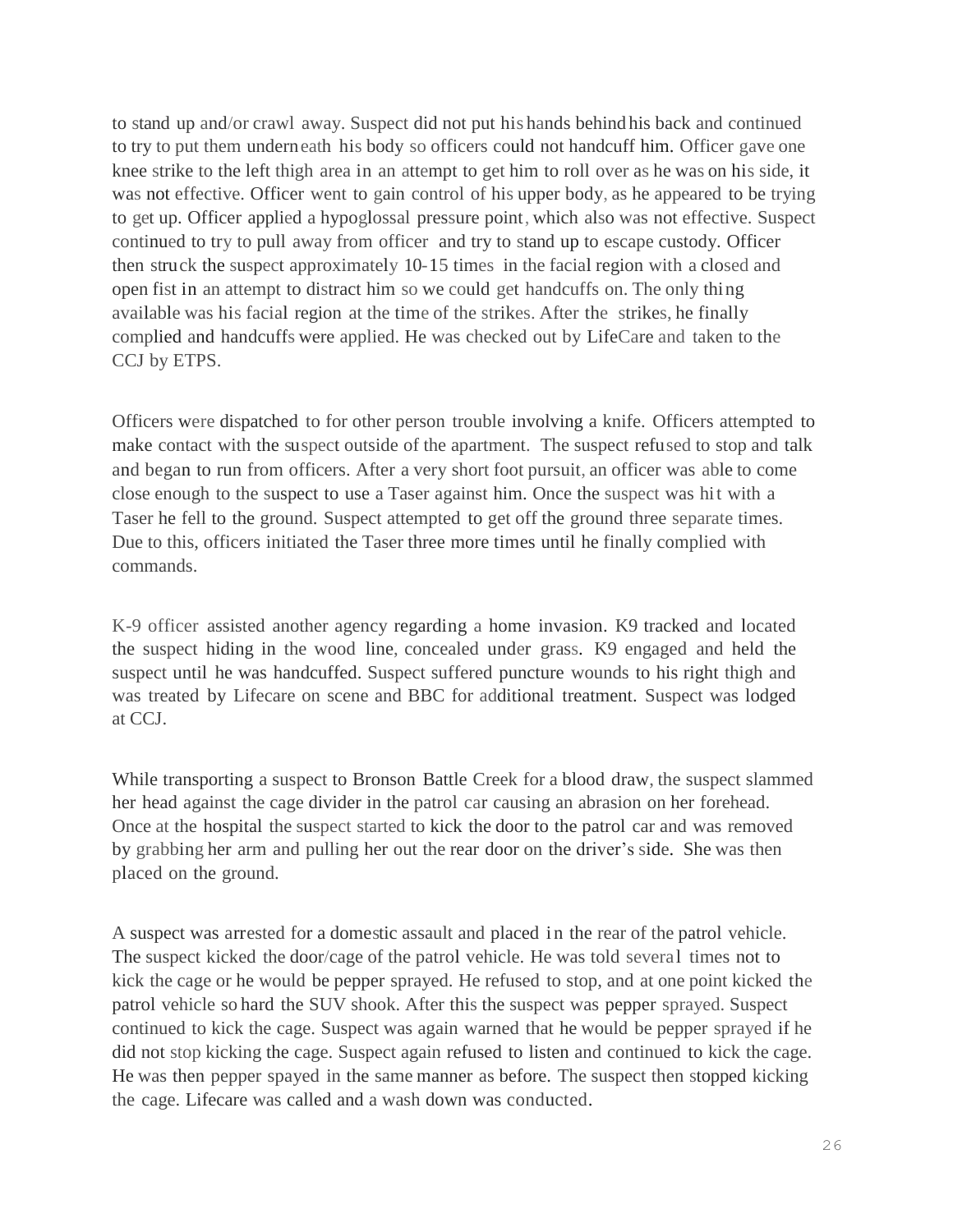Officers were dispatched to a domestic. A disorderly son at the house was acting out of control. Upon arrival the suspect told officers they were going to need more officers. The son was not a resident and was told that he had to leave. His stated that police were going to have force him to leave. He was advised he was under arrest for trespassing and to tum around and put his hand behind his back. Suspect refused to comply so a Taser was deployed. Only one dart made contact. A second deployment was made but still only one dart made

Officers were dispatched to a fight which was taking place between 4 or 5 people. As the officer pulled up on front of the location he heard and saw a w/m subject screamingprofanity at those officers near the sidewalk. The suspect was yelling loudly at those officers, screaming "get the fuck out of here" and telling officers that they were trespassing. He was extremely aggressive and at one point even began walking toward officers. He was warned multiple times to stay back and not continue to advance in that aggressive manner toward the police. He was told multiple times to quit being disorderly or he would be arrested. At the time that he was screaming profanity and he was doing it loud enough that he could be heard him from approximately one block away. The suspect then came off his porch again aggressively walking toward the police yelling fuck you, so at that time Officers told him he was under arrest. The suspect then started running back toward his house as officers gave chase. The suspect went up his front porch steps and started into the house at which time officers grabbed onto him, however the suspect continued to violently pull away, at one point shoved an officer who was standing on the top step with such force that the officer fell backwards. The officer tumbled with his feet going straight up into the air directly over his head, falling straight backwards as the back of officer's head smack the concrete. The suspect was able to get the door shut, however was just on the other side. The suspect was forced down to the ground, however he continued to violently try to pull away. Two of the suspect's dogs, which were both pit bulls, came running toward officers on the porch Itwas the officers concern at that point was to get the suspect under control before they had to deal with his dogs. An officer delivered 4 or 5 closed fist strikes to the suspect's torso, again telling him to put his hands behind his back. Those strikes were affective in that he brought his hands out from underneath him, however continued to resist as they attempted to put him into cuffs. Once he was detained with cuffs, he was stood up from the prone position and taken out to a patrol car.

Officers were investigating a Domestic Trouble. The suspect attempted to run from officers. Suspect was caught but was on the ground actively resisting arrest. The suspect used his left hand to attempt to hit/punch officers. The suspect was ordered to put his right arm behind his back, which was still under his body in the stomach/waist area. The suspect's rights hand was under his body and officers were unsure if he had a weapon. Multiple head strikes to the suspect's head in attempts to get him to comply and release his right arm. The head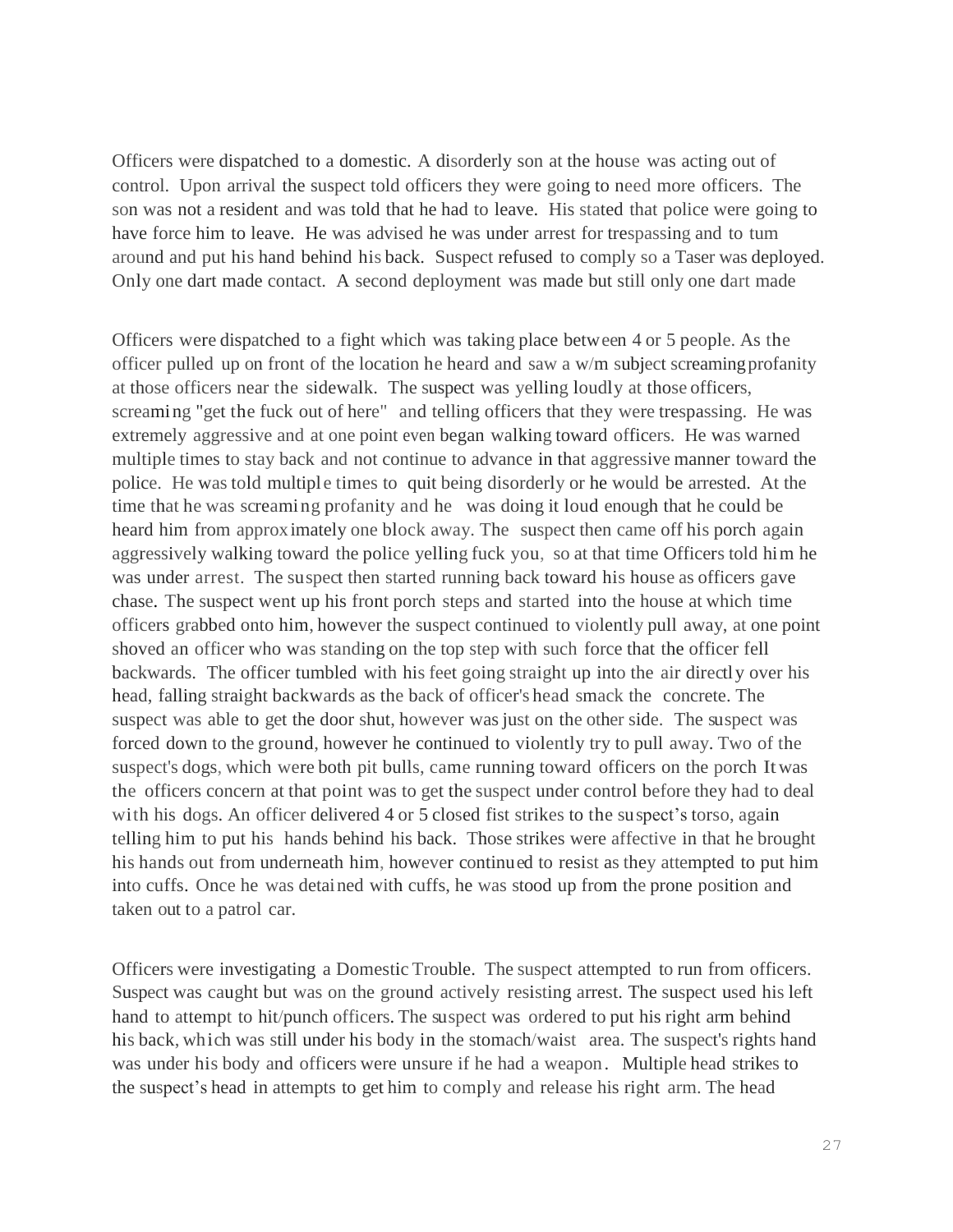strikes were ineffective and the suspect was still activelyfighting the suspect was Attempting to kick officers while they were attempting to place him into custody. Two drive stuns were applied to the suspect with a Taser. One to the buttock and the other to the lower back. Suspect was then taken into custody.

Suspect lied about his identity and was in possession of another person's pain medication. Officer told him to tum around and put his hands behind his back. Suspect then ran from officers before he was caught. Suspect refused to obey any command and a Taser was deployed with little effect. Officers physically took the suspect to the ground and arrested him.

Officers responded to a suicidal subject. Subject was inside the apartment holding a knife. Officers ordered him to drop the knife and had their sidearm at low ready. Subject stated he would not drop the knife and that officers would have to kill him. After several seconds of talking he put the knife down and began huffing a can of duster. Officer closed the gap between himself and the subject and utilized a Taser to prevent him from huffing the duster. Subject went to the ground and was placed into custody without incident. One five second burst was utilized.

While speaking with subject and her uncle the officer determined that the subject needed to go to the hospital for a mental evaluation. She was told to stand up from the couch and that she had to come to the hospital with officers for mental evaluation. Subject refused to get up and said, "This is going to go badly." Subject punched the officer in the right arm. A wristlock was used to take the subject to the ground and handcuffed.

Officers were sent to an assault complaint. Officers stopped the possible suspect car leaving the drive of the motel. When the driver got out of the car, he pulled away from the officer and began to punch him. Officers began to give loud verbal commands to the suspect to stop or he would be bit by a Police K9. Suspect then continued to flee on foot. K9 was able to make an apprehension. Suspect received medical attention and was lodged at the CCJ on multiple charges included a Federal Probation Violation warrant.

Officer made a traffic stop. Suspect was the sole occupant of the vehicle, and was found to be OWI after conducting SFST's. Suspect was advised to stay in her vehicle until the officer could finish conducting the traffic stop. Suspect then exited the car, and stood approximately three inches from the officer's face and stated "I know my rights", and began walking toward one of the apartments. The officer attempted to stop the suspect by restraining her arms; she continued to pull away from him. The officer pulled the suspect to the ground, while doing this his lost his portable radio and was unable to reach other officers. The suspect immediately started tucking her hands under her body, and used her body weight to keep the officer from being able to grab her hands. Each time the officer would grab one hand,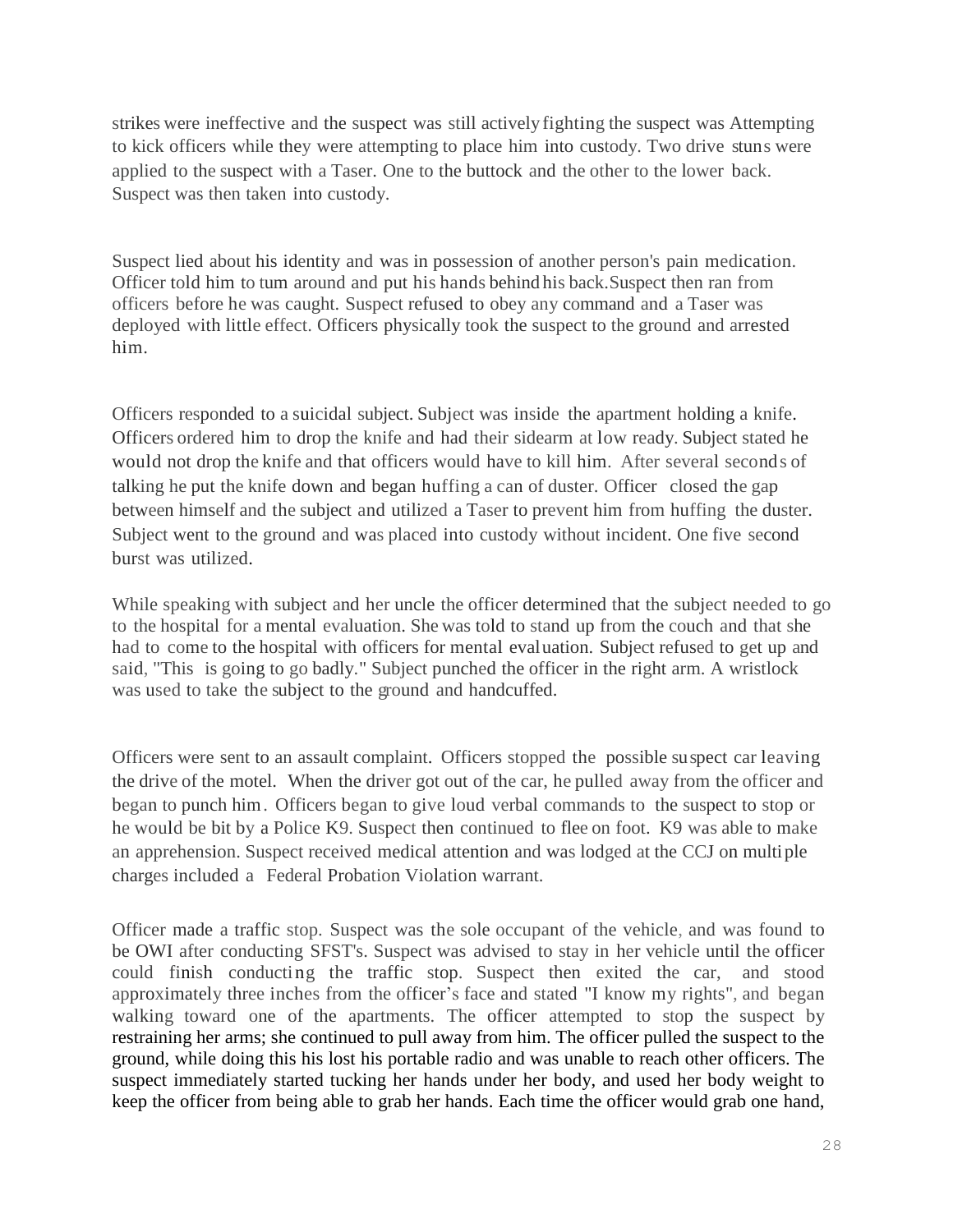she would break free and tuck the other hand. The officer then used the boney part of his elbow, and used his body weight to apply pressure, while pressing on the muscle part of her back, near her shoulder blade. This was ineffective. The officer then used the muscle part of his bicep, and placed it on her left cheek, and used his body weight to help move her head so the officer could reach her hands. This was effective and the suspect was handcuffed. Two pairs of handcuffs were used because her shoulders were too broad.

Officer engaged in a foot pursuit with a suspect who had multiple warrants, including two felony warrants. Officers lost sight of the suspect. K-9 located and apprehended the suspect hiding in a brush pile.

Officer responded to a peace officer call. The complainant informed them that there were two vicious pit bull dogs at the residence. Officer warned that the dogs needed to be put away. The complainant told the occupant to put the dog up before opening the door. The occupant opened the door and allowed the dogs to come out of the residence. The dogs charged the officers who in turn shot both dogs.

Officer was dispatched to a man down call. The subject was found unresponsive. The subject had blacked out several times and had injuries to his right hand and face. The subject repeatedly attempted to get up and leave but was given verbal commands to stay seated until medical care arrived. The subject became loud and aggressive. The officer placed his hand on the subjects shoulder as he again attempted to get up. The subject then attempted to tackle the officer and began to fight with him. Officer gave commands to stop and used several knee strikes attempting to gain control of him. The subject continued to fight at which time a Taser was deployed however it was ineffective. The subject was tackled to the ground and after a short struggle, handcuffs were applied.

Suspect was placed under arrest for OWI 3rd offense. Upon being handcuffed, the suspect began actively resisting officers. The suspect refused to go to the car and began throwing his body at officers and pulling away. The suspect was placed on the hood of the vehicle and continued to fight against officers. It was at that time that the suspect was pepper sprayed. Upon being pepper sprayed the suspect continued to resist and was taken to the ground. LifeCare responded to the scene and flushed out the suspect's' eyes, per policy.

Officers responded to a person of interest in a man with a gun call. The suspect came out in the hall and was wearing a zip up hoodie and sweat pants which match the description of the subject. Suspect was told to put his hands behind his back and he was being detained. The suspect grew irritated and attempted to pull away from officers. Loud verbal commands were given to the suspect ordering his hands behind his back. The suspect continued to tense his arms and pull away from officers. At this time, two subjects from inside the apartment began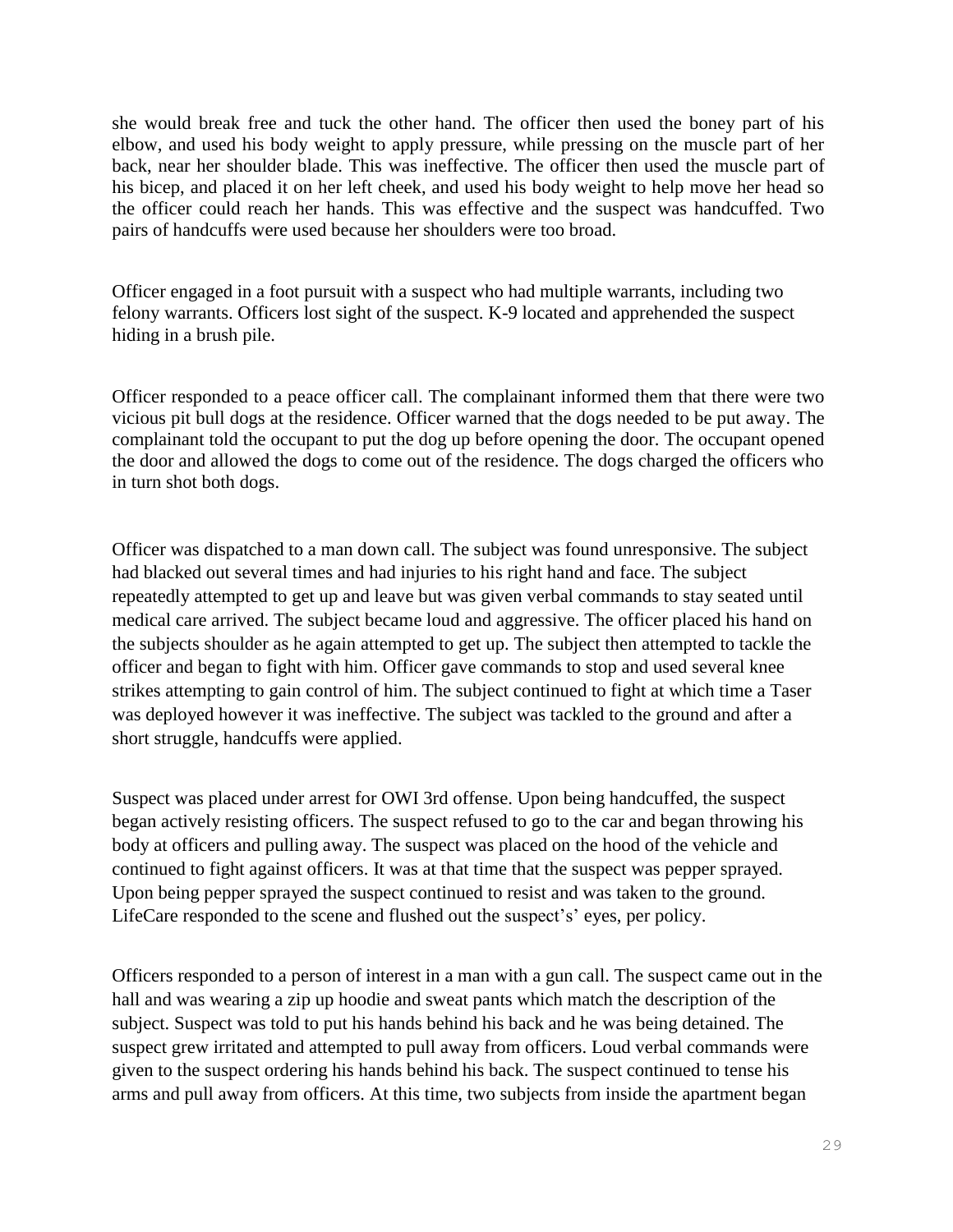yelling for officers to get away from the suspect. While giving verbal commands the suspect was told, he would be tased if he continued to resist. The suspect did not comply therefore a single drive stun to the back of his left leg was given which caused him to drop to his knees. Suspect then said "ok, ok" and let officers detain him.

Officers were dispatched to a report of a disorderly subject. There was a group of people who were refusing to pay their tab. When officers arrived, contact was made with the suspect who attempted to walk off. He was told him to stop, and it was at this time that he took off on foot. A short foot pursuit took place. The suspect ended up tripping as he was running away. When the suspect fell to the ground, he was on his back. He was rolled him to his stomach, and his hands were forced behind his back so he could handcuffed.

A traffic stop was conducted after responding to a trouble call. The driver ran from the stop. A short foot pursuit then took place. Upon catching the suspect he was tased one time ending the incident as he was taken into custody.

Suspect was fleeing on foot. Officers were giving loud verbal commands to stop. The suspect stopped and layed on the ground where he was handcuffed. As he was being searched the suspect spun away and began running a second time while handcuffed. Officer was able to grab the male by wrapping both of his arms around him and forcing him to the ground by only using body weight.

Officers were sent to a call in which a subject was following a female in another vehicle that had just left an ATM. The vehicle had attempted to block lanes of travel prior to police locating both parties. Once the suspect vehicle was located a felony stop was conducted. The driver was argumentative with officers during the stop until he was detained in handcuffs. Once the investigation was completed, the suspect was released with no charges.

Officer responded to a B&E in progress. Upon arrival, it was determined to be a civil complaint, however one of the parties had a large aggressive pit bull that they had let loose. The dog charged at officer, who shot the dog.

Officer responded to a B&E in progress. Upon arrival, it was determined to be a civil complaint, however one of the parties had a large black lab that they had let loose. The dog charged at officer, who shot the dog.

Foot pursuit initiated while checking on an involved vehicle from a UDAA. Three males took off running ignoring all verbal commands to stop. Two of the males were taken into custody without incident, the third male continued to flee. When officers caught up to the third male he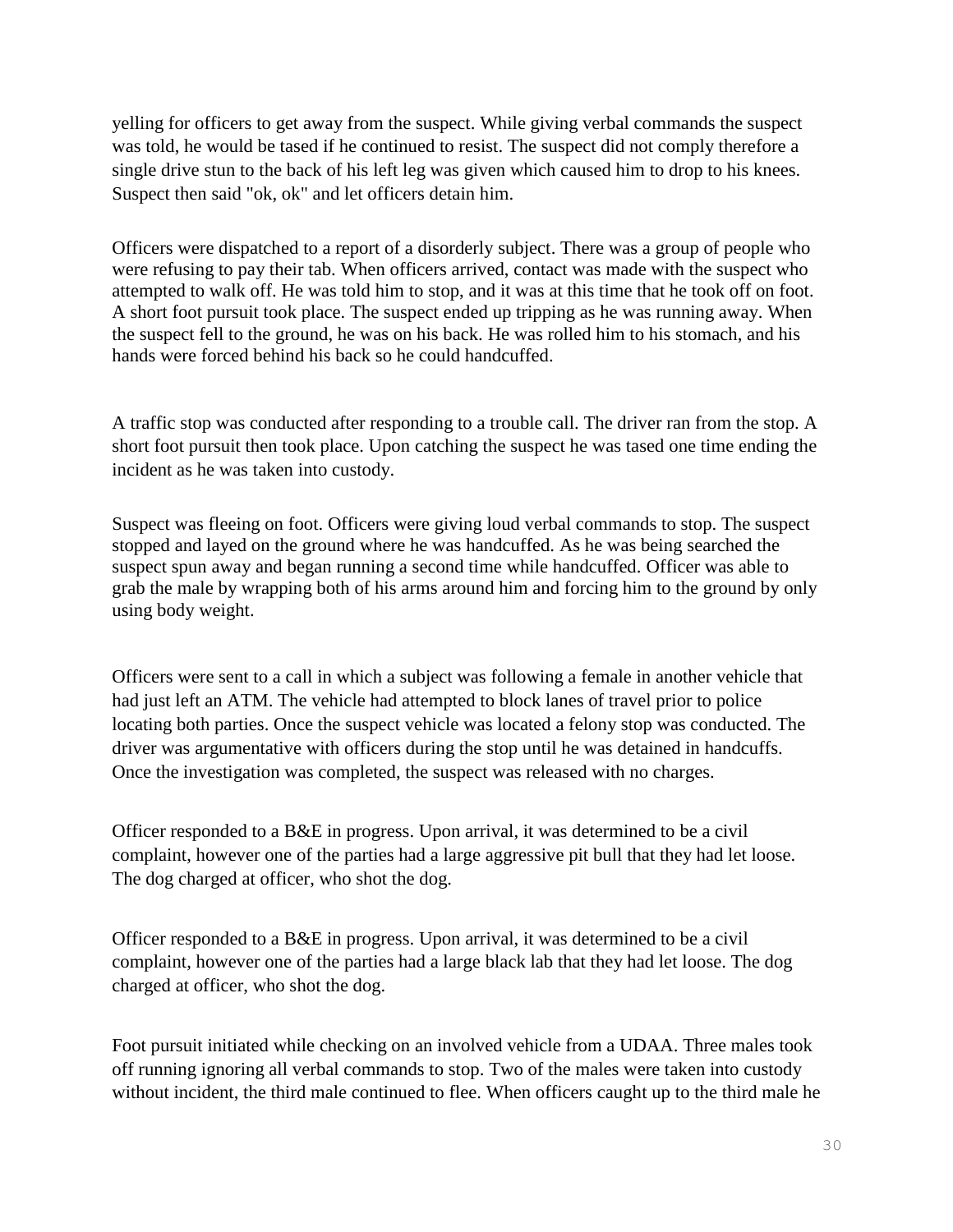was tackled into a snow bank so the pursuit would end. Once he was tackled he was placed into handcuffs and no further incident occurred. There were no injuries to the officer or suspect.

Officers had been requested along with Bronson Security to respond several times to Room 13 in the ER, for the patient there slowly escalating his behavior. The staff advised that he has a history of assault with staff, and is considered both a flight and violence risk per Summit Pointe. At this point he attempted to push security aside. Attempts to place the suspect in an escort hold, but were unsuccessful. Officer upholstered his Taser and activated it. Suspect was advised to turn into wall, and put his hands on it, repeating it several times. Suspect advised, "do it", and he then began to hunch into a fighting stance. The Taser was then discharged. Suspect was taken into custody and was then taken back to his room, where he was transitioned to hospital restraints.

A suspect vehicle in an attempted homicide was located in Battle Creek. Officer conducted a felony stop on the vehicle and arrested the driver without incident.

Officers responded to an assault complaint where the subject was also acting disorderly. Officers observed the subject walking away from the scene carrying a two foot long wood yard stake. The subject was also yelling and standing in the roadway. Officer approached the suspect and he started to walk away from officers. As officers approached the suspect, he held the yard stake out in front of him to keep them away. Several loud verbal commands were given todrop the stake. He finally did but then again started to walk away from officers. Suspect was told to stop and get on the ground and he refused. Officer then grabbed onto the suspect in an attempt to place him under arrest. While grabbing onto the suspect he was pushed up against the wall of the building then pulled to the ground. The suspect refused to put his hands behind his back so a knee strike to his common peroneal was given. Suspect was placed under arrest.

Officers were dispatched to a peace officer complaint. While on scene, the homeowner's dog escaped and charged an officer. The officer retreated several times but shot the dog.

Officer stopped a vehicle because the driver failed to signal prior to pulling over and parking. Emergency lights were activated as the driver exited the driver's seat. The driver looked back and made eye contact as he was directed to get back inside of the vehicle. The driver ignored the directions and walked in front of his vehicle towards the passenger side. Officer began to approach the driver while directing him to step to the officer. The driver was told why he had been stopped. As the officer was approaching, the driver open the rear passenger side door. The officer did not know if he was reaching for a weapon. At this point, the officer grabbed ahold of the driver's left arm. He loudly directed the driver to put his hands behind his back